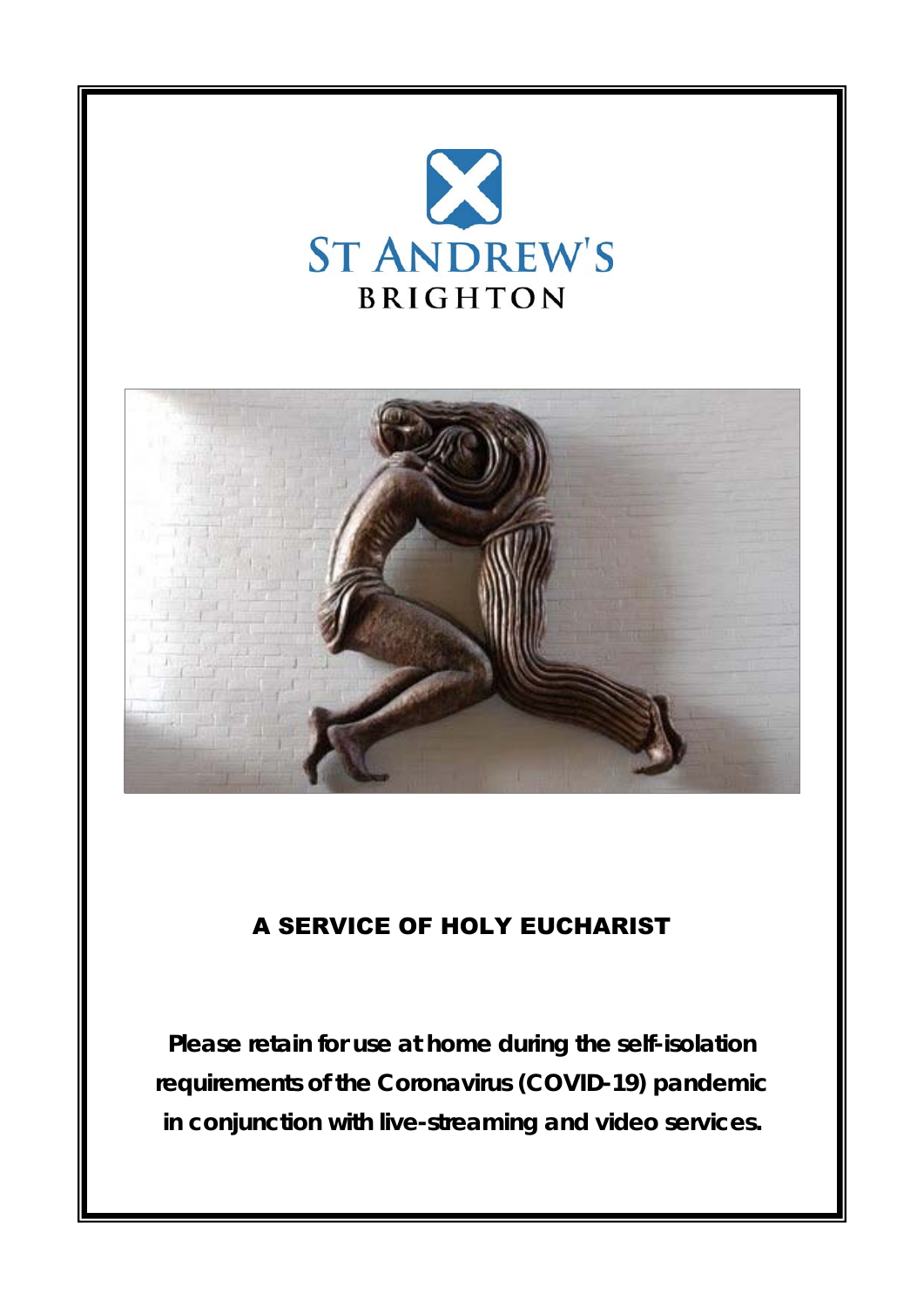# **ALL ARE WELCOME AT ST ANDREW'S BRIGHTON**

## **Our church is open daily for rest, reflection and reassurance**

(while permitted) For pastoral care call Fr Ian Morrison on 0421 321 321



We hope you enjoy your time with us, and look forward to seeing you again.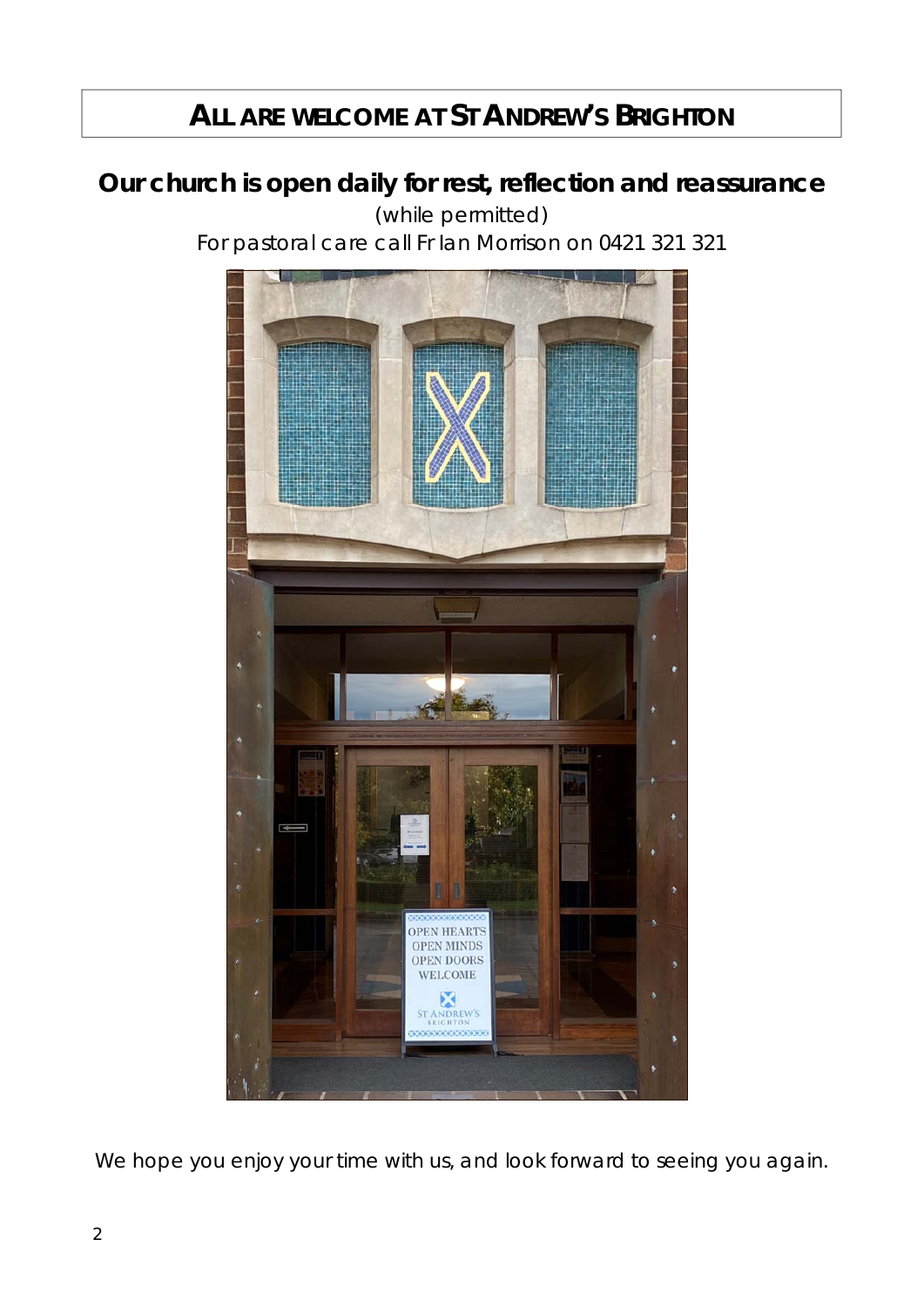# **LAETERE – FOURTH SUNDAY IN LENT**

## **Welcome to St Andrew's Brighton. Thank you for joining us in worship.**

*Please join us in singing the hymns, and saying those parts of the service printed in bold type.* 

## **GATHERING IN GOD'S NAME**

*We gather in the in silent prayer.* 

*Please adopt social distancing to suit your preference* 

## **WELCOME**

*The Celebrant welcomes the congregation.* 

## HYMN

- 1. Sing we of the Blessèd Mother who received the angel's word, and obedient to his summons bore in love the infant Lord; Sing we of the joys of Mary at whose breast that child was fed who is Son of God eternal and the everlasting Bread.
- 2. Sing we, too, of Mary's sorrows, of the sword that pierced her through, when beneath the cross of Jesus she his weight of suffering knew, looked upon her Son and Saviour reigning high on Calvary's tree, saw the price of man's redemption paid to set the sinner free.
- 3. Sing again the joys of Mary when she saw the risen Lord, and in prayer with Christ's apostles, waited on his promised word; from on high the blazing glory of the Spirit's presence came, heavenly breath of God's own being, manifest through wind and flame.
- 4. Sing the chiefest joy of Mary when on earth her work was done, and the Lord of all creation brought her to his heavenly home; Virgin Mother, Mary blessèd, raised on high and crowned with grace, may your Son, the world's redeemer, grant us all to see his face.

NEH 185 - Tune 153; *(God is Love)* Words: George B. Timms 1910 - 1997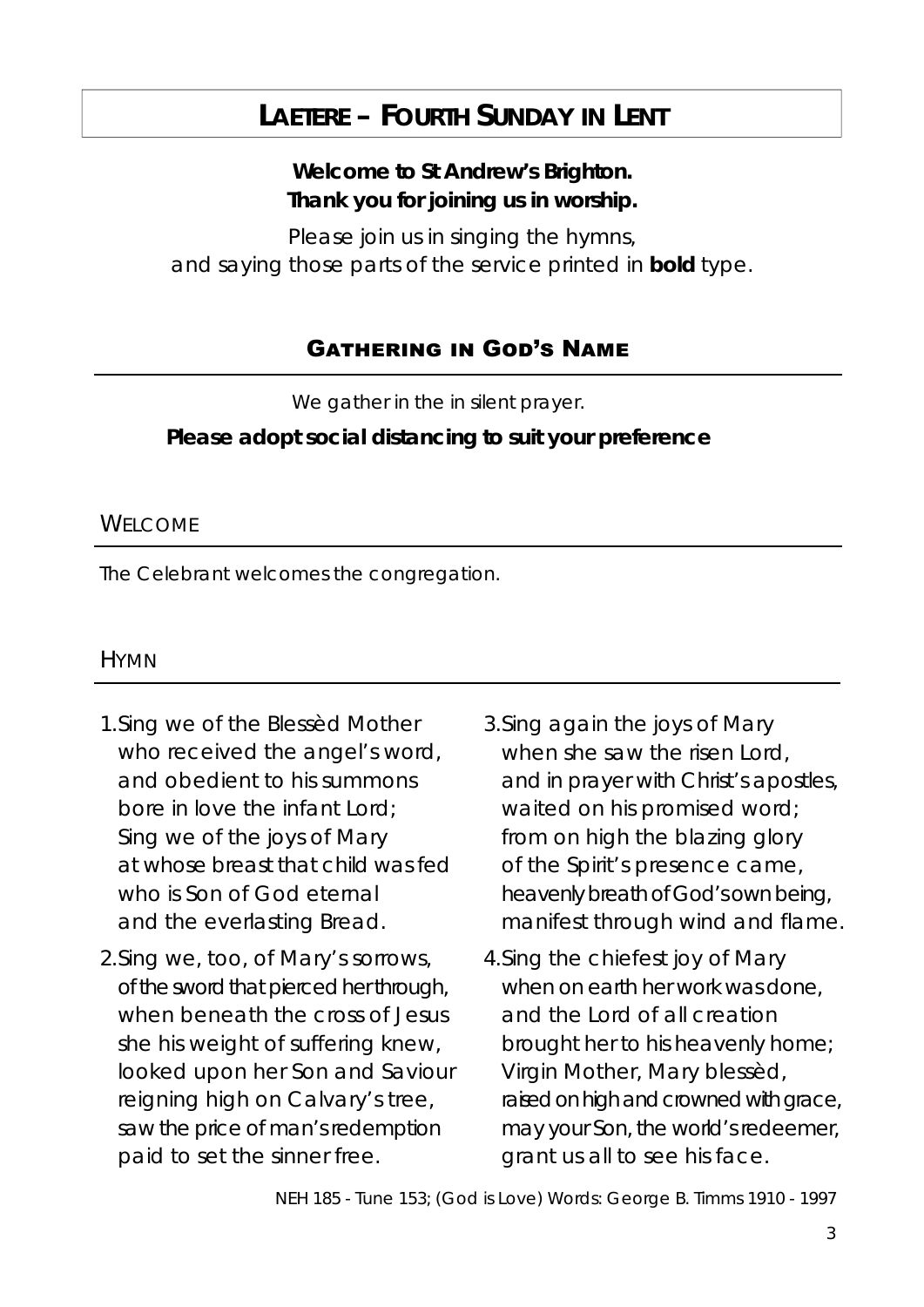'The water that I will give,' says the Lord, 'will become in you a spring of water welling up to eternal life.'

John 4.14

A GREETING is offered to those present

The grace of our Lord Jesus Christ, the love of God and the fellowship of the Holy Spirit, be with you all. **And also with you.** 

#### PRAYER OF PREPARATION

**Almighty God, to whom all hearts are open, all desires known, and from whom no secrets are hidden: cleanse the thoughts of our hearts by the inspiration of your Holy Spirit, that we may perfectly love you, and worthily magnify your holy name; through Christ our Lord. Amen.** 

#### The CONFESSION is introduced and we respond together

Let us confess our sins in penitence and faith, confident in God's forgiveness.

**Merciful God, our maker and our judge, we have sinned against you in thought, word, and deed, and in what we have failed to do: we have not loved you with our whole heart; we have not loved our neighbours as ourselves; we repent, and are sorry for all our sins. Father, forgive us. Strengthen us to love and obey you in newness of life; through Jesus Christ our Lord. Amen.**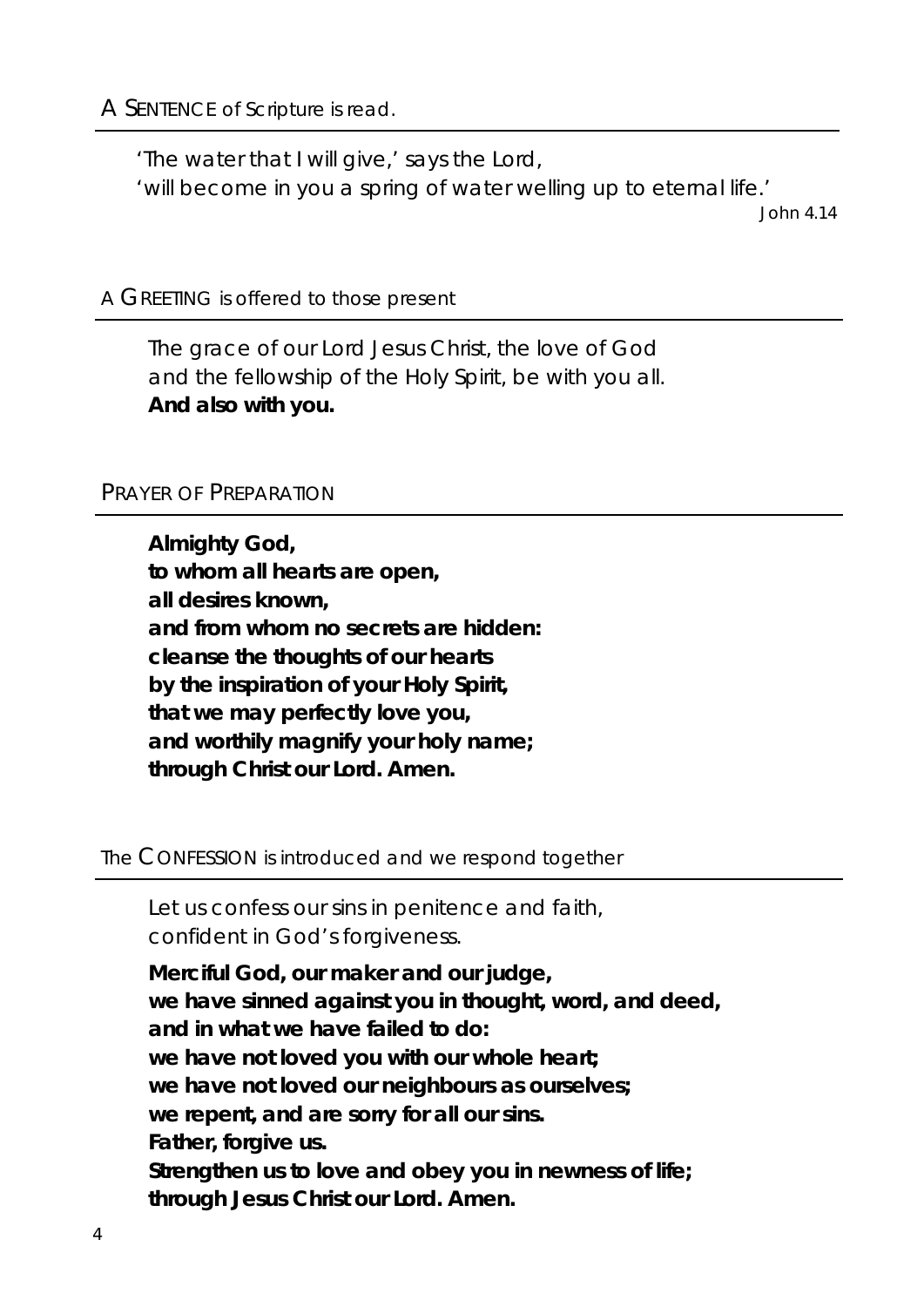*The Celebrant pronounces the Absolution of our sins.* 

Almighty God, who has promised forgiveness to all who turn to him in faith: pardon you and set you free from all your sins, strengthen you in all goodness and keep you in eternal life, through Jesus Christ our Lord. **Amen.** 

## GLORIA *(from Easter Day)*

**Glory to God in the highest, and peace to God's people on earth. Lord God, heavenly King, almighty God and Father, we worship you, we give you thanks, we praise you for your glory. Lord Jesus Christ, only Son of the Father, Lord God, Lamb of God, you take away the sin of the world: have mercy on us; you are seated at the right hand of the Father: receive our prayer. For you alone are the Holy One, you alone are the Lord, you alone are the Most High Jesus Christ, with the Holy Spirit, in the glory of God the Father. Amen.**

*or, in Lent* 

#### TRISAGION

 **Holy God, Holy and mighty, Holy and immortal, Have mercy on us.** 

## A COLLECT FOR THE TIMES

**Holy God, who created us for and from love, in this time of social distancing hold us close in your arms. Comfort those who are afraid, enliven those who are bored, give courage to those who are distressed, and warm those who feel the cold touch of loneliness.** 

 *continued overleaf*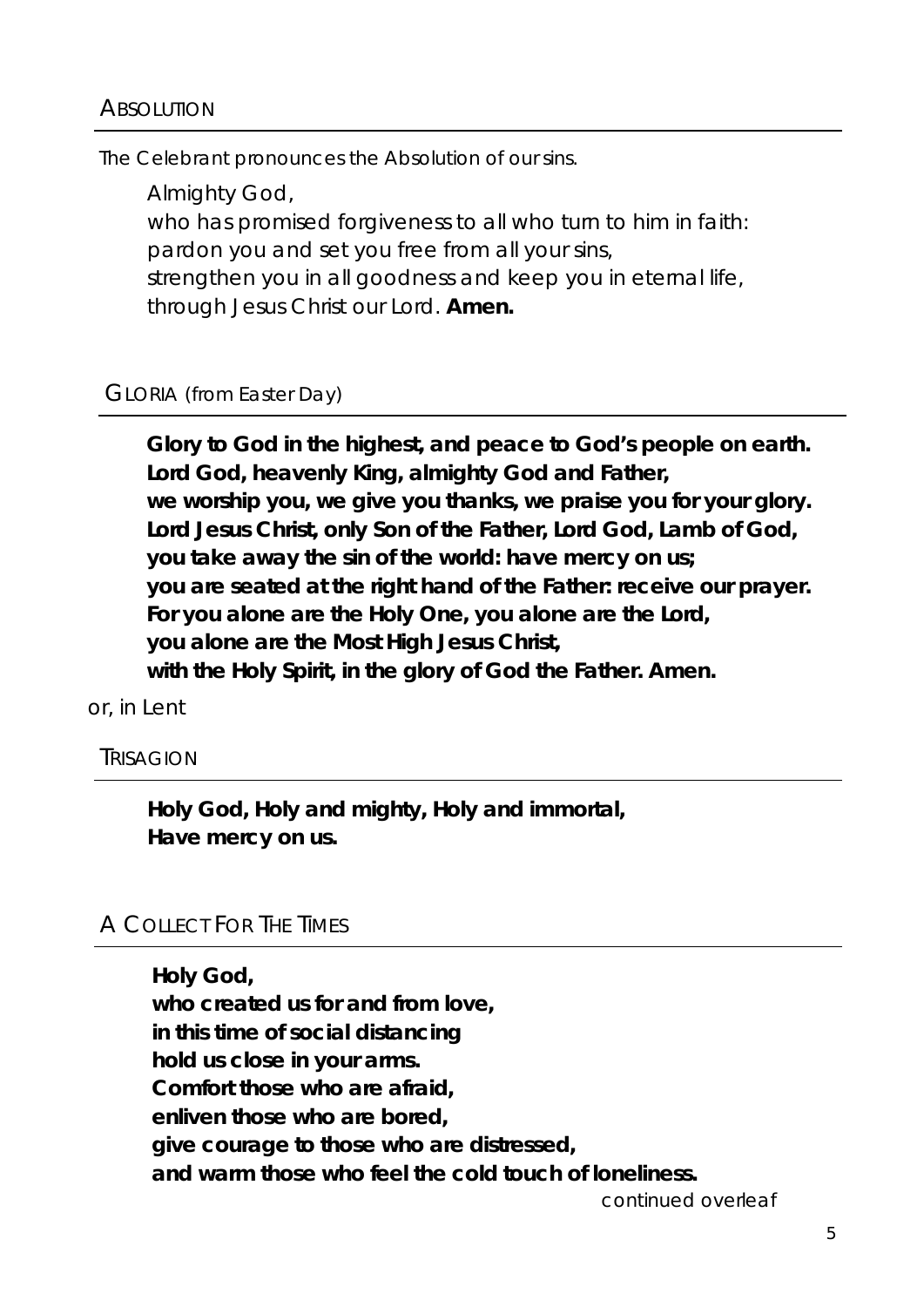**Breathe in, with and through us as we walk through uncertainty into a new future knowing that you are with us now and await us there. In the name of Christ the Beloved. Amen** 

 *(from Grace Cathedral, San Francisco)* 

*Please sit for the reading* 

#### THE MINISTRY OF THE WORD

OLD TESTAMENT READING

A reading from the first book of Samuel.

The Lord said to Samuel, 'How long will you grieve over Saul? I have rejected him from being king over Israel. Fill your horn with oil and set out; I will send you to Jesse the Bethlehemite, for I have provided for myself a king among his sons.' Samuel said, 'How can I go? If Saul hears of it, he will kill me.' And the Lord said, 'Take a heifer with you, and say, "I have come to sacrifice to the Lord." Invite Jesse to the sacrifice, and I will show you what you shall do; and you shall anoint for me the one whom I name to you.' Samuel did what the Lord commanded, and came to Bethlehem. The elders of the city came to meet him trembling, and said, 'Do you come peaceably?' He said, 'Peaceably; I have come to sacrifice to the Lord; sanctify yourselves and come with me to the sacrifice.' And he sanctified Jesse and his sons and invited them to the sacrifice.

When they came, he looked on Eliab and thought, 'Surely the Lord's anointed is now before the Lord.' But the Lord said to Samuel, 'Do not look on his appearance or on the height of his stature, because I have rejected him; for the Lord does not see as mortals see; they look on the outward appearance, but the Lord looks on the heart.' Then Jesse called Abinadab, and made him pass before Samuel. He said, 'Neither has the Lord chosen this one.' Then Jesse made Shammah pass by. And he said, 'Neither has the Lord chosen this one.' Jesse made seven of his sons pass before Samuel, and Samuel said to Jesse, 'The Lord has not chosen any of these.' Samuel said to Jesse, 'Are all your sons here?' And he said, 'There remains yet the youngest, but he is keeping the sheep.' And Samuel said to Jesse, 'Send and bring him; for we will not sit down until he comes here.' He sent and brought him in.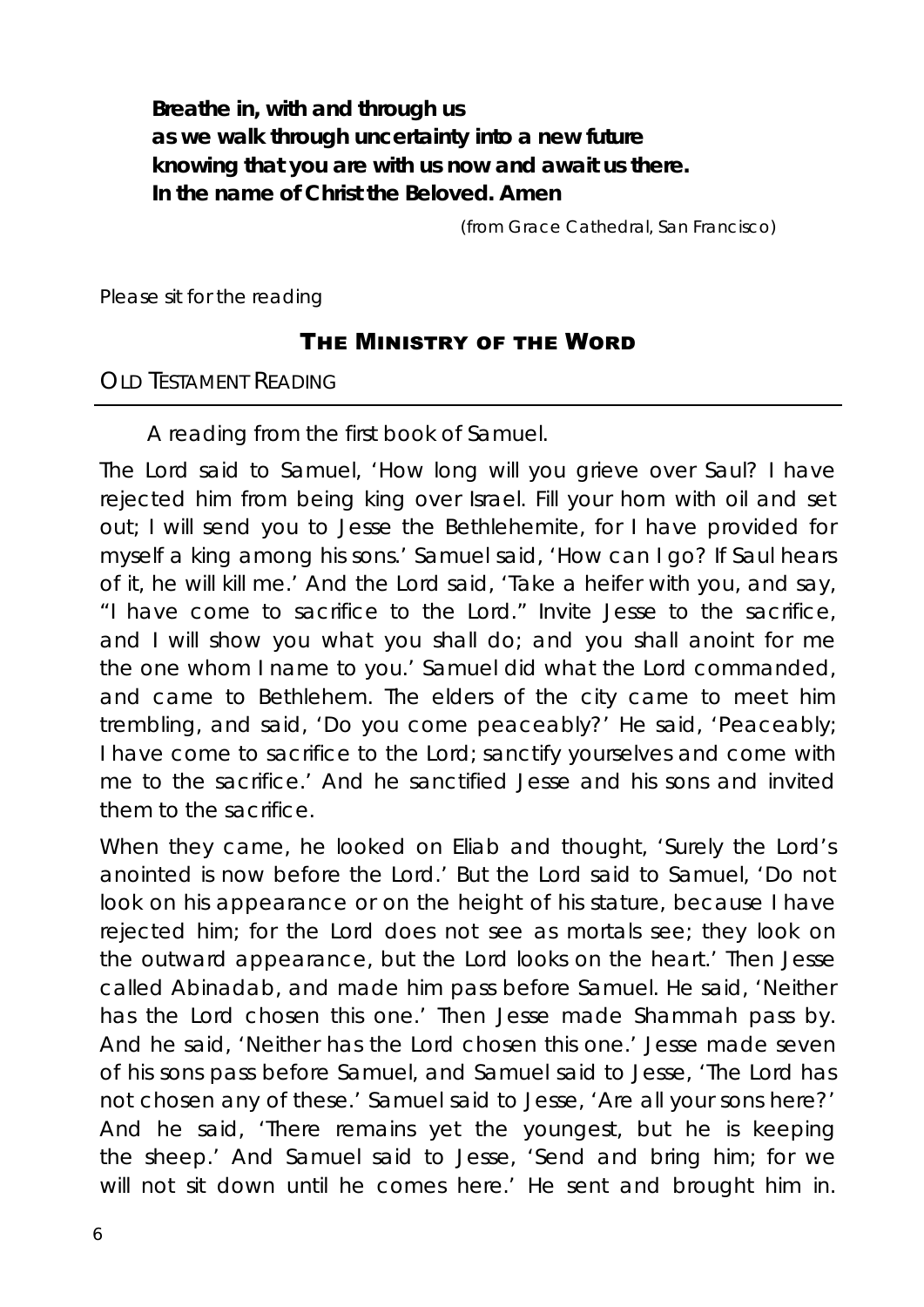Now he was ruddy, and had beautiful eyes, and was handsome. The Lord said, 'Rise and anoint him; for this is the one.' Then Samuel took the horn of oil, and anointed him in the presence of his brothers; and the spirit of the Lord came mightily upon David from that day forward. Samuel then set out and went to Ramah. (16.1-13; NRSV)

Hear what the Spirit is saying to the church. **Thanks be to God.** 

## PSALM 23

*The Psalm is read by alternate verses.*  The Lord is my shepherd: therefore can I lack nothing. **He will make me lie down in green pastures: and lead me beside still waters.**  He will refresh my soul: and guide me in right pathways for his name's sake. **Though I walk through the valley of the shadow of death, I will fear no evil: for you are with me, your rod and your staff comfort me.**  You spread a table before me in the face of those who trouble me: you have anointed my head with oil, and my cup shall be full. **Surely your goodness and loving-kindness will follow me all the days of my life: and I shall dwell in the house of the Lord for ever.** (APBA)

## THE MINISTRY OF THE WORD

NEW TESTAMENT READING

A reading from the letter of Paul to the Romans.

To set the mind on the flesh is death, but to set the mind on the Spirit is life and peace. For this reason the mind that is set on the flesh is hostile to God; it does not submit to God's law – indeed it cannot, and those who are in the flesh cannot please God. *continued overleaf*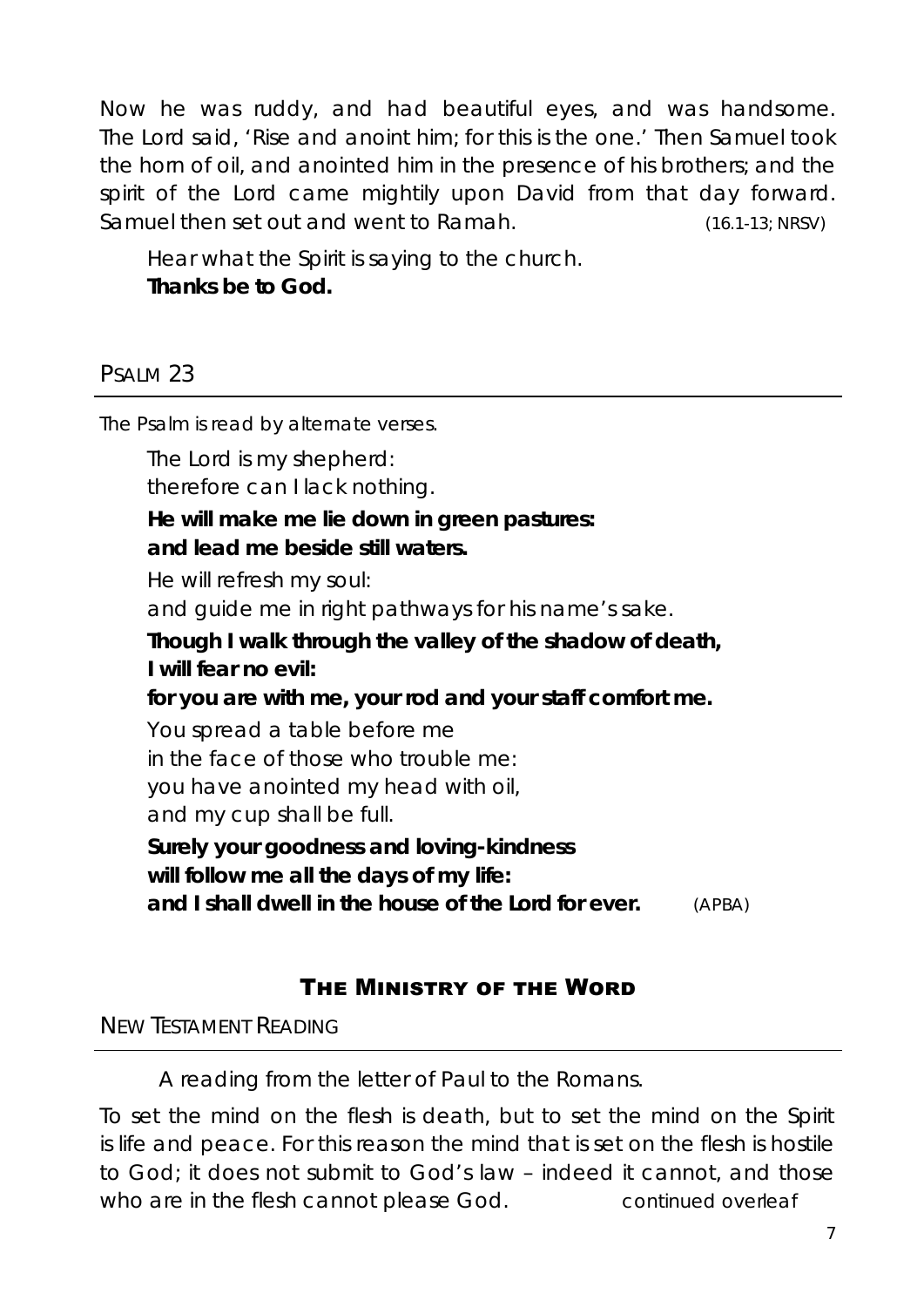But you are not in the flesh; you are in the Spirit, since the Spirit of God dwells in you. Anyone who does not have the Spirit of Christ does not belong to him. But if Christ is in you, though the body is dead because of sin, the Spirit is life because of righteousness. If the Spirit of him who raised Jesus from the dead dwells in you, he who raised Christ from the dead will give life to your mortal bodies also through his Spirit that dwells in you. (8.6-11, NRSV)

Hear what the Spirit is saying to the church. **Thanks be to God.** 

#### *Please stand*

GRADUAL HYMN

The Gospel book is moved to the Gospel side of the altar (the side where the *pulpit sits), in lieu of it being carried in procession to the centre of the church*  where the Gospel is read among God's people. We stand and face the Gospel *party, to welcome Christ who comes to speak to his people through the words of the Gospel.* 

- 1. For Mary, Mother of our Lord, God's holy name be praised, who first the Son of God adored as on her child she gazed.
- she should Christ's mother be; Our Lady, handmaid of the Lord, made answer willingly.
- 3. The heav'nly call she thus obeyed, and so God's will was done; the second Eve love's answer made which our redemption won.
- 2. The angel Gabriel brought the word 4. She gave her body as God's shrine her heart to piercing pain; she knew the cost of love divine when Jesus Christ was slain.

5. Hail, Mary; you are full of grace, above all women blest; and blest your Son, whom your embrace in birth and death confessed

NEH 161 – Tune TiS 378 *(The head that once was crowned with thorns);* Words: J. R. Peacey 1896-1971)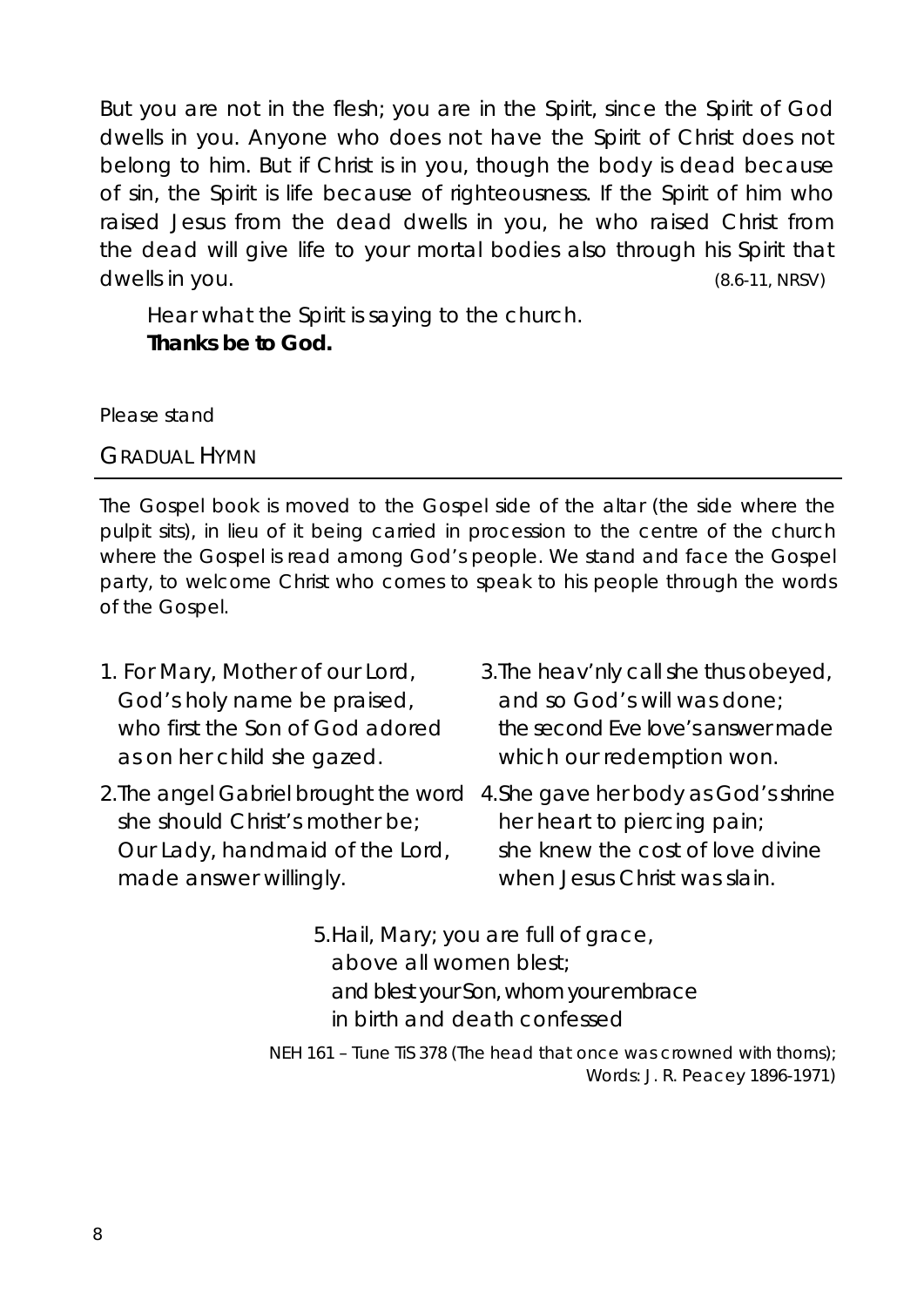'I have come that they may have life and may have if abundantly.' *John 10.10* 

The Lord be with you.

## **And also with you.**

A reading from the Holy Gospel of our Lord Jesus Christ according to St John.

## **Glory to you, Lord Jesus Christ.**

As he walked along, he saw a man blind from birth. His disciples asked him, 'Rabbi, who sinned, this man or his parents, that he was born blind?' Jesus answered, 'Neither this man nor his parents sinned; he was born blind so that God's works might be revealed in him. We must work the works of him who sent me while it is day; night is coming when no one can work. As long as I am in the world, I am the light of the world.' When he had said this, he spat on the ground and made mud with the saliva and spread the mud on the man's eyes, saying to him, 'Go, wash in the pool of Siloam' (which means Sent). Then he went and washed and came back able to see. The neighbours and those who had seen him before as a beggar began to ask, 'Is this not the man who used to sit and beg?' Some were saying, 'It is he.' Others were saying, 'No, but it is someone like him.' He kept saying, 'I am the man.' But they kept asking him, 'Then how were your eyes opened?' He answered, 'The man called Jesus made mud, spread it on my eyes, and said to me, "Go to Siloam and wash." Then I went and washed and received my sight.' They said to him, 'Where is he?' He said, 'I do not know.'

They brought to the Pharisees the man who had formerly been blind. Now it was a Sabbath day when Jesus made the mud and opened his eyes. Then the Pharisees also began to ask him how he had received his sight. He said to them, 'He put mud on my eyes. Then I washed, and now I see.' Some of the Pharisees said, 'This man is not from God, for he does not observe the Sabbath.' But others said, 'How can a man who is a sinner perform such signs?' And they were divided. So they said again to the blind man, 'What do you say about him? It was your eyes he opened.' He said, 'He is a prophet.'

*continued overleaf*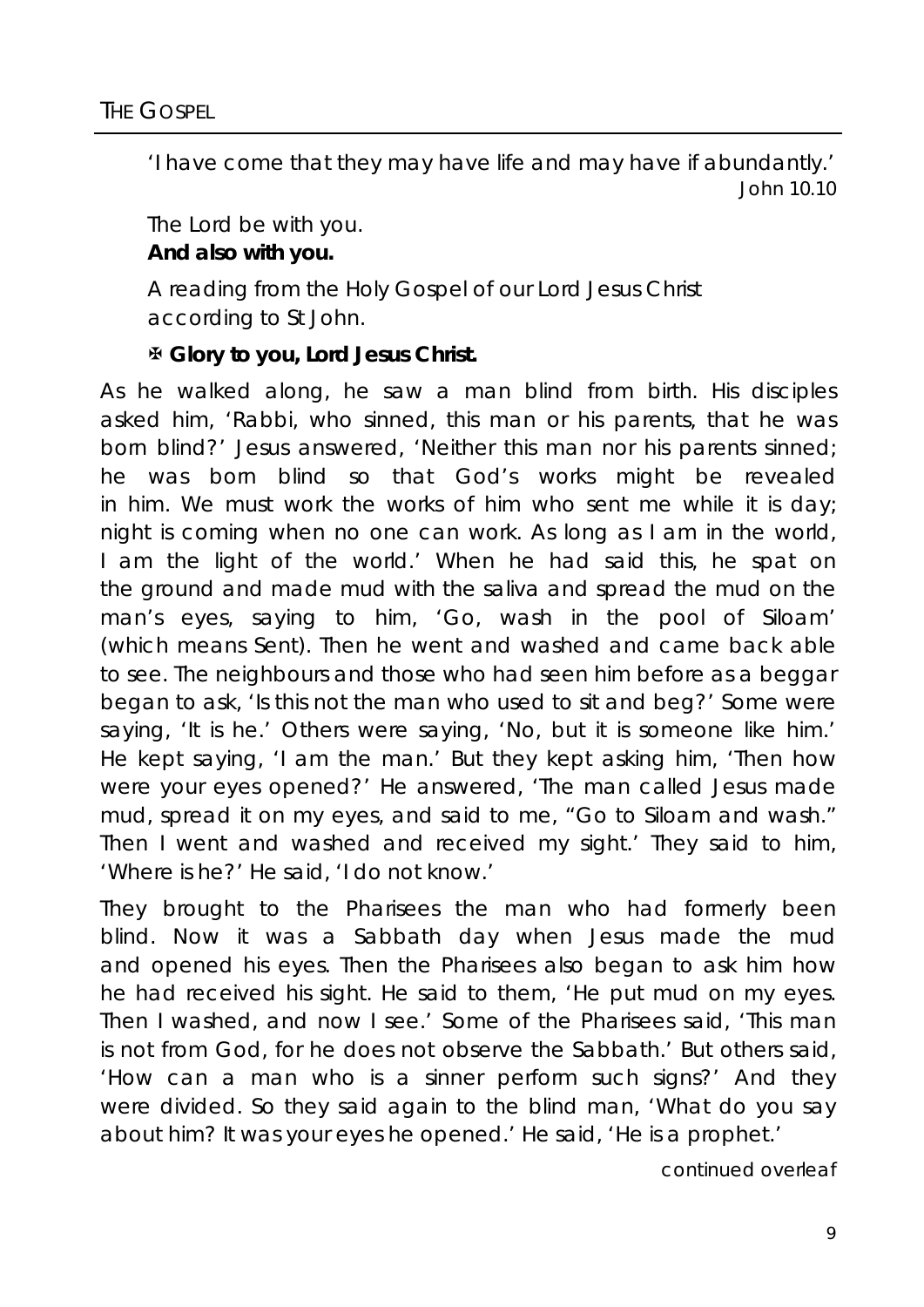The Jews did not believe that he had been blind and had received his sight until they called the parents of the man who had received his sight and asked them, 'Is this your son, who you say was born blind? How then does he now see?' His parents answered, 'We know that this is our son, and that he was born blind; but we do not know how it is that now he sees, nor do we know who opened his eyes. Ask him; he is of age. He will speak for himself.' His parents said this because they were afraid of the Jews; for the Jews had already agreed that anyone who confessed Jesus to be the Messiah would be put out of the synagogue. Therefore his parents said, 'He is of age; ask him.'

So for the second time they called the man who had been blind, and they said to him, 'Give glory to God! We know that this man is a sinner.' He answered, 'I do not know whether he is a sinner. One thing I do know, that though I was blind, now I see.' They said to him, 'What did he do to you? How did he open your eyes?' He answered them, 'I have told you already, and you would not listen. Why do you want to hear it again? Do you also want to become his disciples?' Then they reviled him, saying, 'You are his disciple, but we are disciples of Moses. We know that God has spoken to Moses, but as for this man, we do not know where he comes from.' The man answered, 'Here is an astonishing thing! You do not know where he comes from, and yet he opened my eyes. We know that God does not listen to sinners, but he does listen to one who worships him and obeys his will. Never since the world began has it been heard that anyone opened the eyes of a person born blind. If this man were not from God, he could do nothing.' They answered him, 'You were born entirely in sins, and are you trying to teach us?' And they drove him out.

Jesus heard that they had driven him out, and when he found him, he said, 'Do you believe in the Son of Man?' He answered, 'And who is he, sir? Tell me, so that I may believe in him.' Jesus said to him, 'You have seen him, and the one speaking with you is he.' He said, 'Lord, I believe.' And he worshipped him. Jesus said, 'I came into this world for judgement so that those who do not see may see, and those who do see may become blind.' Some of the Pharisees near him heard this and said to him, 'Surely we are not blind, are we?' Jesus said to them, 'If you were blind, you would not have sin. But now that you say, "We see", your sin remains. (9.1-41; NRSV)

This is the Gospel of the Lord. **Praise to you, Lord Jesus Christ.**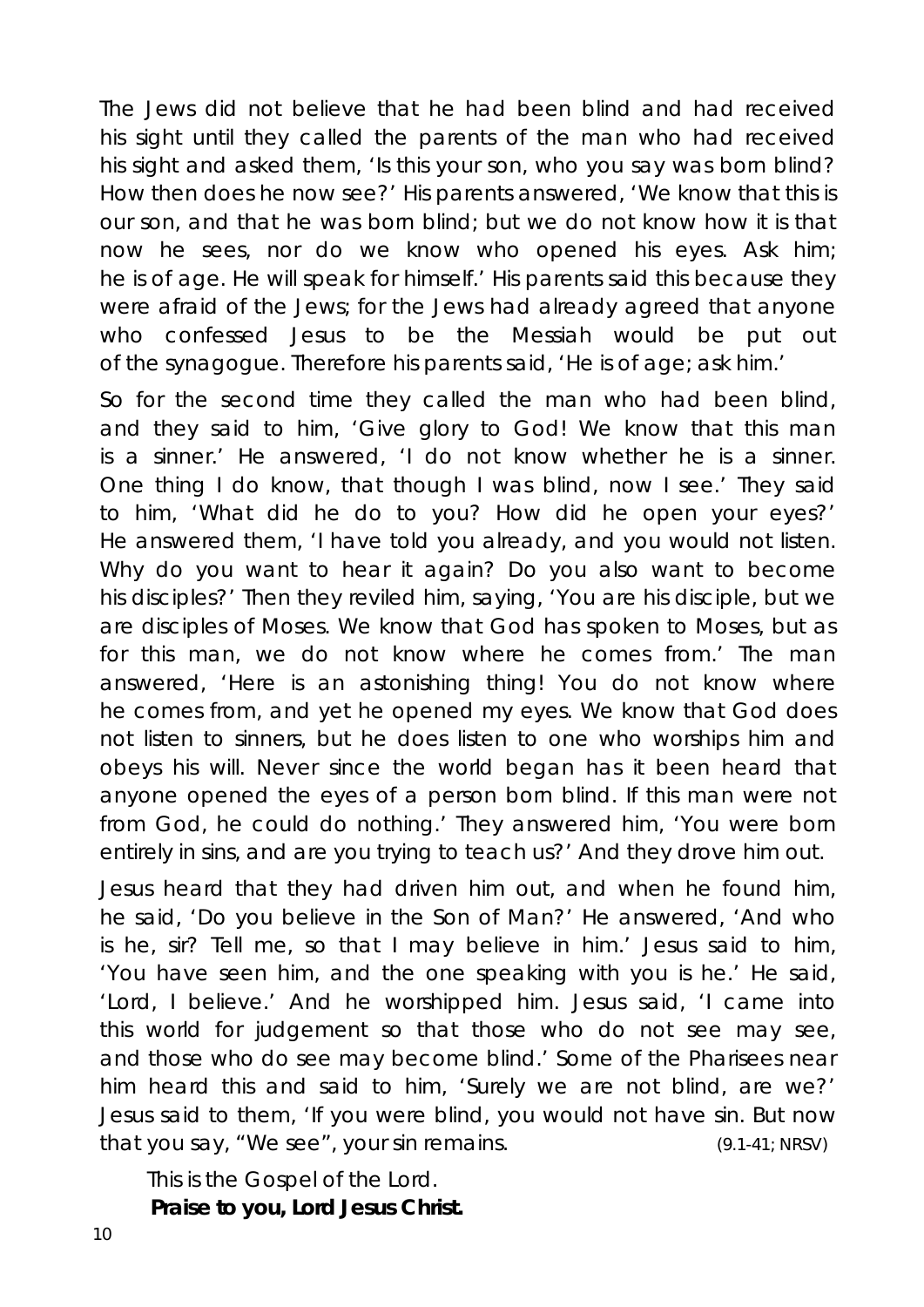#### **SERMON**

*An address expounding the Gospel reading is given. Please sit after the introduction.* 

#### *Please stand*

NICENE CREED

Let us together affirm the faith of the church.

**We believe in one God, the Father, the almighty, maker of heaven and earth, of all that is, seen and unseen. We believe in one Lord, Jesus Christ, the only Son of God, eternally begotten of the Father, God from God, Light from Light, true God from true God, begotten, not made, of one being with the Father; through him all things were made.**  *For us and for our salvation he came down from heaven, was incarnate of the Holy Spirit and the virgin Mary and became truly human.* **For our sake he was crucified under Pontius Pilate; he suffered death and was buried. On the third day he rose again in accordance with the Scriptures; he ascended into heaven and is seated at the right hand of the Father. He will come again in glory to judge the living and the dead and his kingdom will have no end. We believe in the Holy Spirit, the Lord, the giver of life, who proceeds from the Father and the Son who with the Father and the Son is worshipped and glorified, who has spoken through the prophets.** *continued overleaf*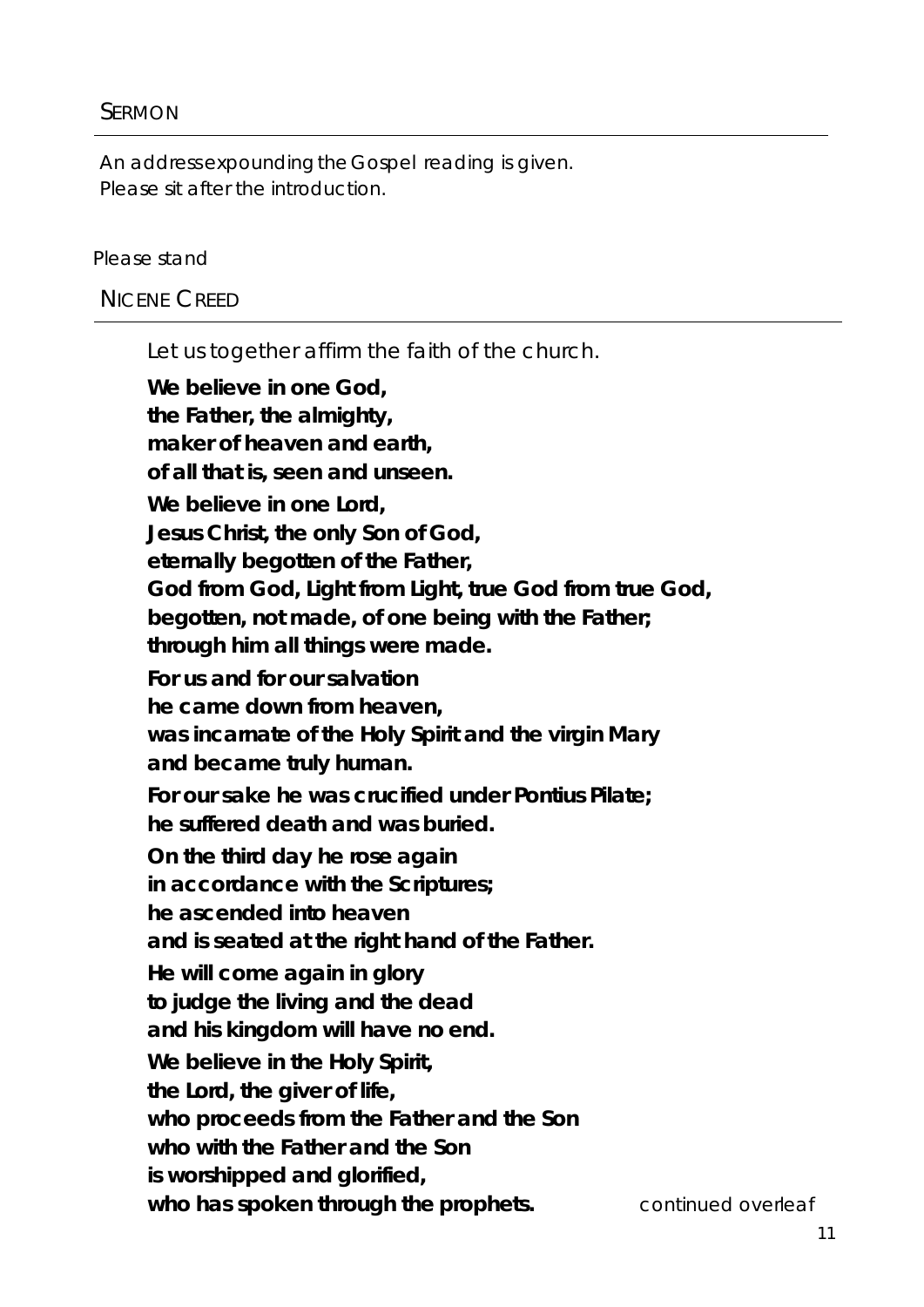**We believe in one holy catholic and apostolic Church. We acknowledge one baptism for the forgiveness of sins. We look for the resurrection of the dead, and the life of the world to come. Amen.** 

*Please kneel/sit for prayer* 

#### **INTERCESSIONS**

Let us pray for all people and the Church throughout the world.

*The response is:* 

Lord, in your mercy,

**hear our prayer.** 

*concluding with:* 

Almighty God, you have promised to hear our prayers, **grant that what we have asked in faith we may by your grace receive, through Jesus Christ our Lord. Amen.** 

#### The Prayer List

Nanette Hardisty, Jolson Raynmore and for Susan & family, Richard, Amanda, Ruth, Antony, Kate, Maria & Matt,

Ruth J, Barbara T, Lynda, Colin and Jan, Sally C., Gail

#### In Year's Mind

Frances Brown, Elizabeth Simmons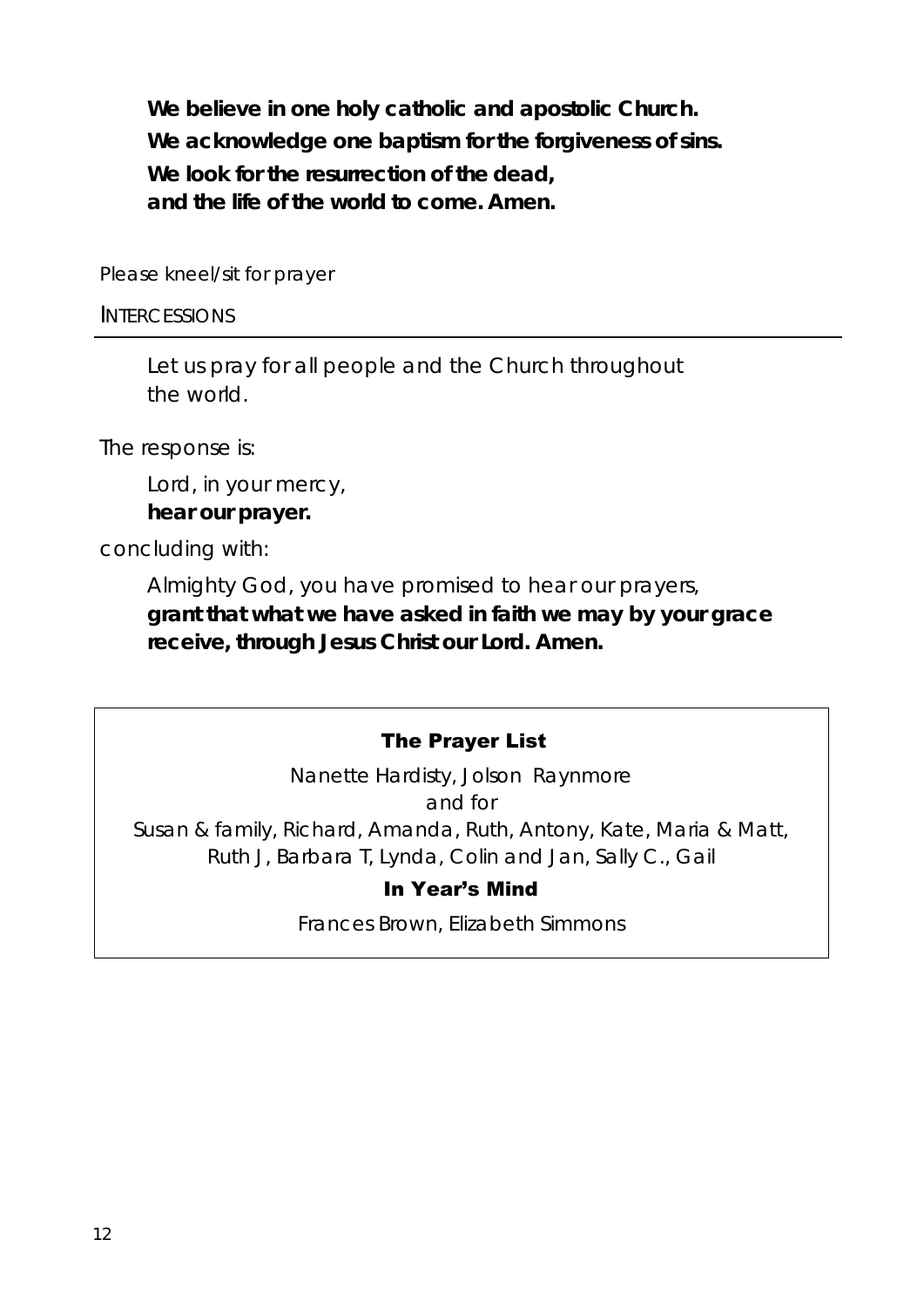### THE COMFORTABLE WORDS OF CHRIST

Hear what comfortable words our Saviour Christ says to all who truly turn to him:

God so loved the world that he gave his only Son, that whoever believes in him should not perish but have eternal life. John 3.16

Hear also what St John said: If any man sin, we have an Advocate with the Father, Jesus Christ the righteous; and he is the expiation for our sins. 1 John 2.1-2

#### PRAYER OF HUMBLE ACCESS

**We do not presume to come to your table, merciful Lord, trusting in our own righteousness, but in your manifold and great mercies. We are not worthy so much as to gather up the crumbs under your table. But you are the same Lord, whose nature is always to have mercy. Grant us therefore, Gracious Lord, so to eat the flesh of your dear Son, Jesus Christ, and to drink His blood, That we may evermore dwell in Him and He in us. Amen.** 

*Please stand* 

THE PEACE

We are the body of Christ. **His Spirit is with us.** 

The peace of the Lord be always with you. **And also with you.** 

*We greet one another by saying 'Peace be with you' (but please do not shake hands at the moment)*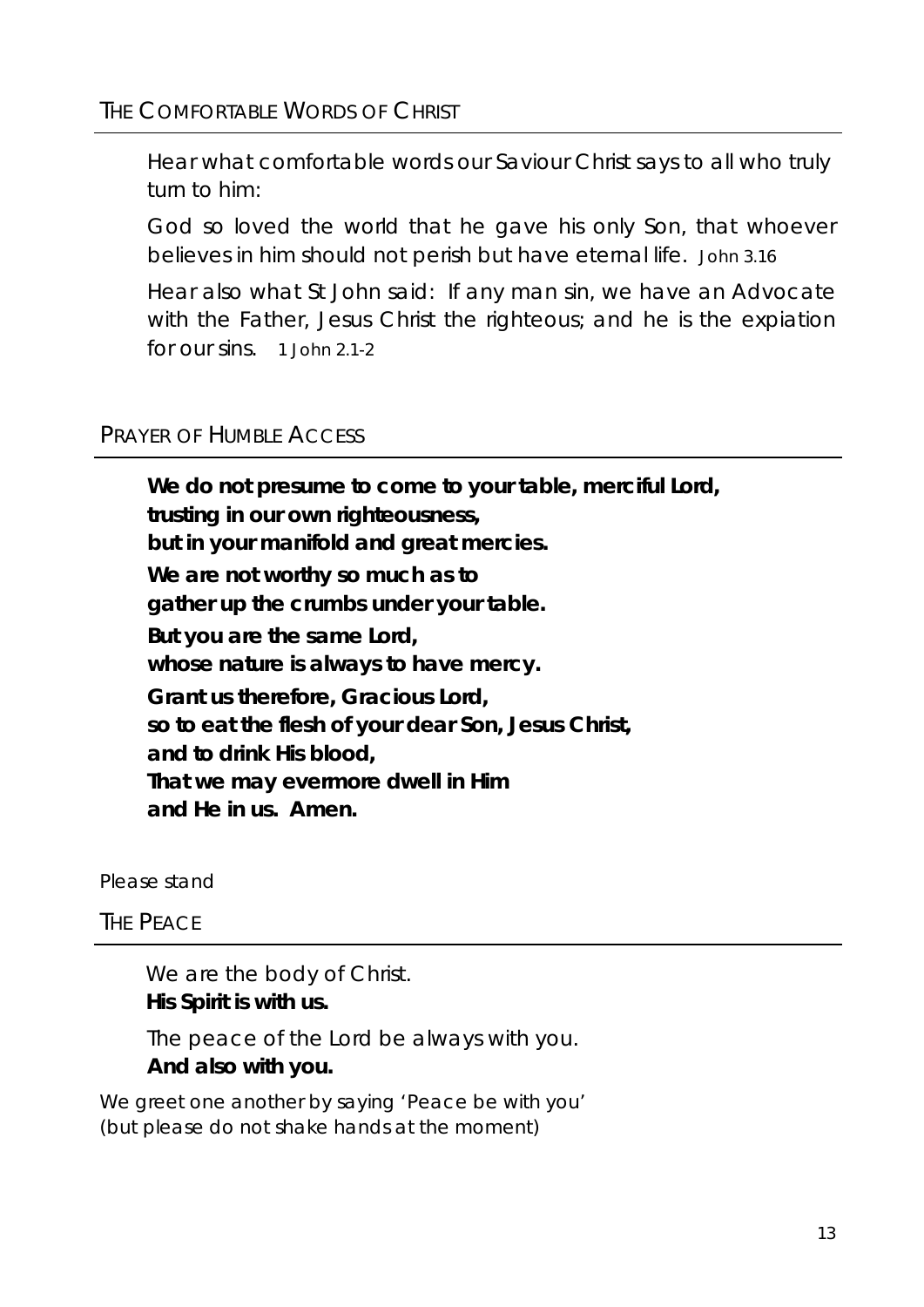## OFFERTORY HYMN

The collection bowls will be placed at the rear of the church to enable *donations for the work of the Parish to be collected, but the bowls can no*  longer be passed around during the offertory hymn. Your continued *contribution to this retiring collection is most appreciated.* 

1. For the beauty of the earth, for the beauty of the skies, for the love which from our birth over and around us lies,

#### *Refrain:*

Christ our God, to thee we raise this our sacrifice of praise.

- 2. For the beauty of each hour of the day and of the night, hill and vale, and tree and flower, sun and moon, and stars of light, *Refrain*
- 3. For the joy of ear and eye, for the heart and brain's delight, for the mystic harmony linking sense to sound and sight, *Refrain*
- 4. For the joy of human love, brother, sister, parent, child, friends on earth, and friends above, for all gentle thoughts and mild, *Refrain*
- *5.* For each perfect gift of thine to our race so freely given, graces human and divine, flowers of earth and buds of heaven, *Refrain*
- 6. For the church that evermore lifteth holy hands above, offering up on every shore her pure sacrifice of love, *Refrain*

TiS 137;Words: Words: Folliot Sandford Pierpoint, 1864

## BLESSING OF THE GIFTS

*The gifts of bread and wine are prepared on the altar are received with a suitable prayer.* 

Blessèd are you, Lord, God of all creation. Through your goodness we have these gifts to share. Accept and use our offerings for your glory and for the service of your kingdom. **Blessèd be God for ever.**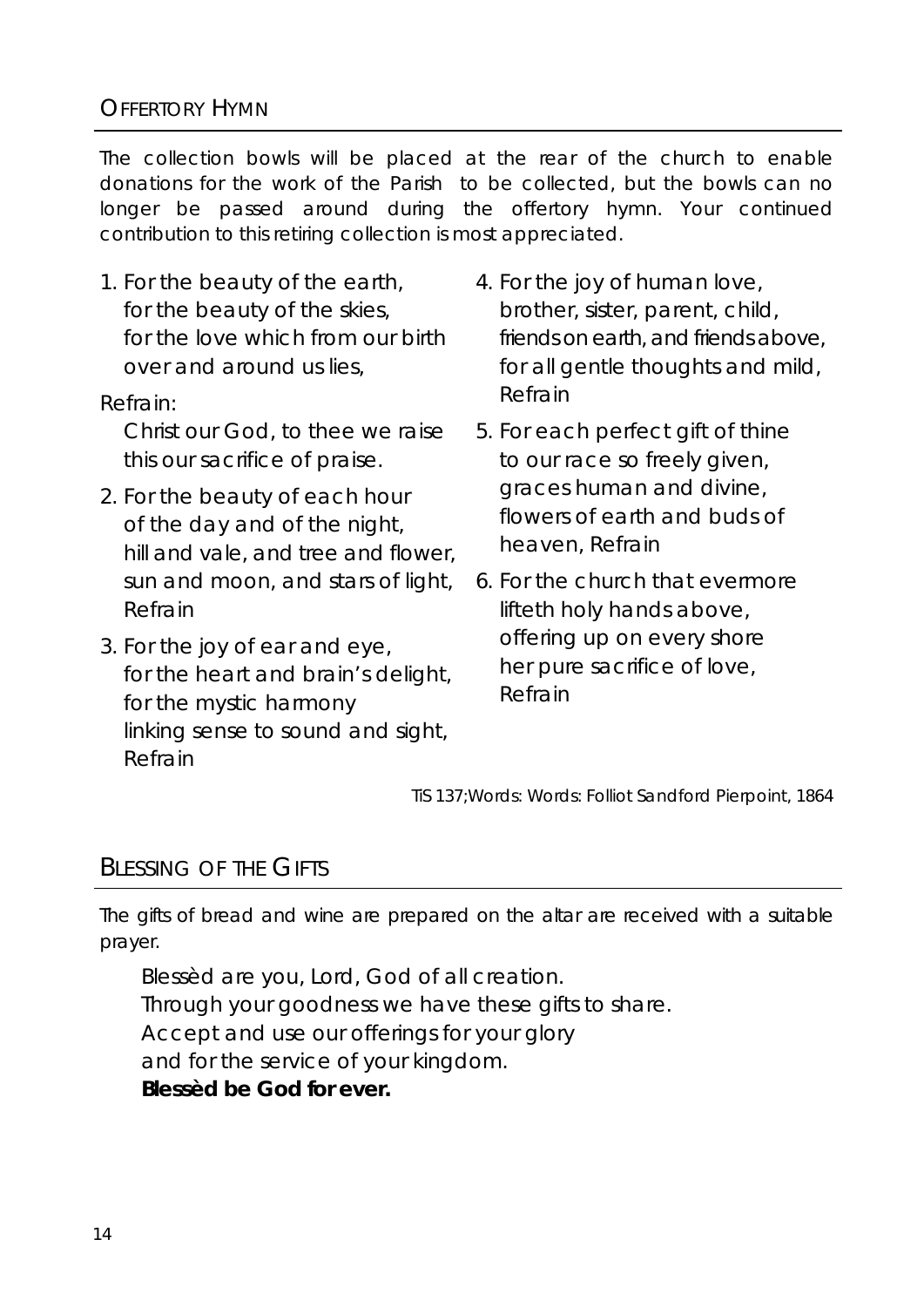## THE SACRAMENT OF THE HOLY EUCHARIST

THE GREAT THANKSGIVING PRAYER

The Lord be with you. **And also with you.** 

Lift up your hearts. **We lift them to the Lord.** 

Let us give thanks to the Lord our God. **It is right to give our thanks and praise.** 

*[A suitable preface follows]* 

All glory and honour be yours always and everywhere, mighty creator, everliving God.

We give you thanks and praise for our Saviour Jesus Christ, who by the power of your Holy Spirit was born of Mary and lived as one of us.

By his death on the cross and rising to new life he offered the one true sacrifice for sin and obtained an eternal deliverance for his people.

Therefore, with angels and archangels, with St Andrew and the powers of all heaven, we proclaim your great and glorious name, forever praising you and singing:

**Holy, holy, holy Lord, God of power and might, Heaven and earth are full of your glory. Hosanna in the highest. Blessed is he who comes in the name of the Lord. Hosanna in the highest.** 

*[The words of institution of the Eucharist by Jesus at the Last Supper, follow].*

Merciful God, we thank you for these gifts of your creation, this bread and wine, and we pray that by your Word and Holy Spirit, we who eat and drink them may be partakers of Christ's body and blood.

*continued overleaf*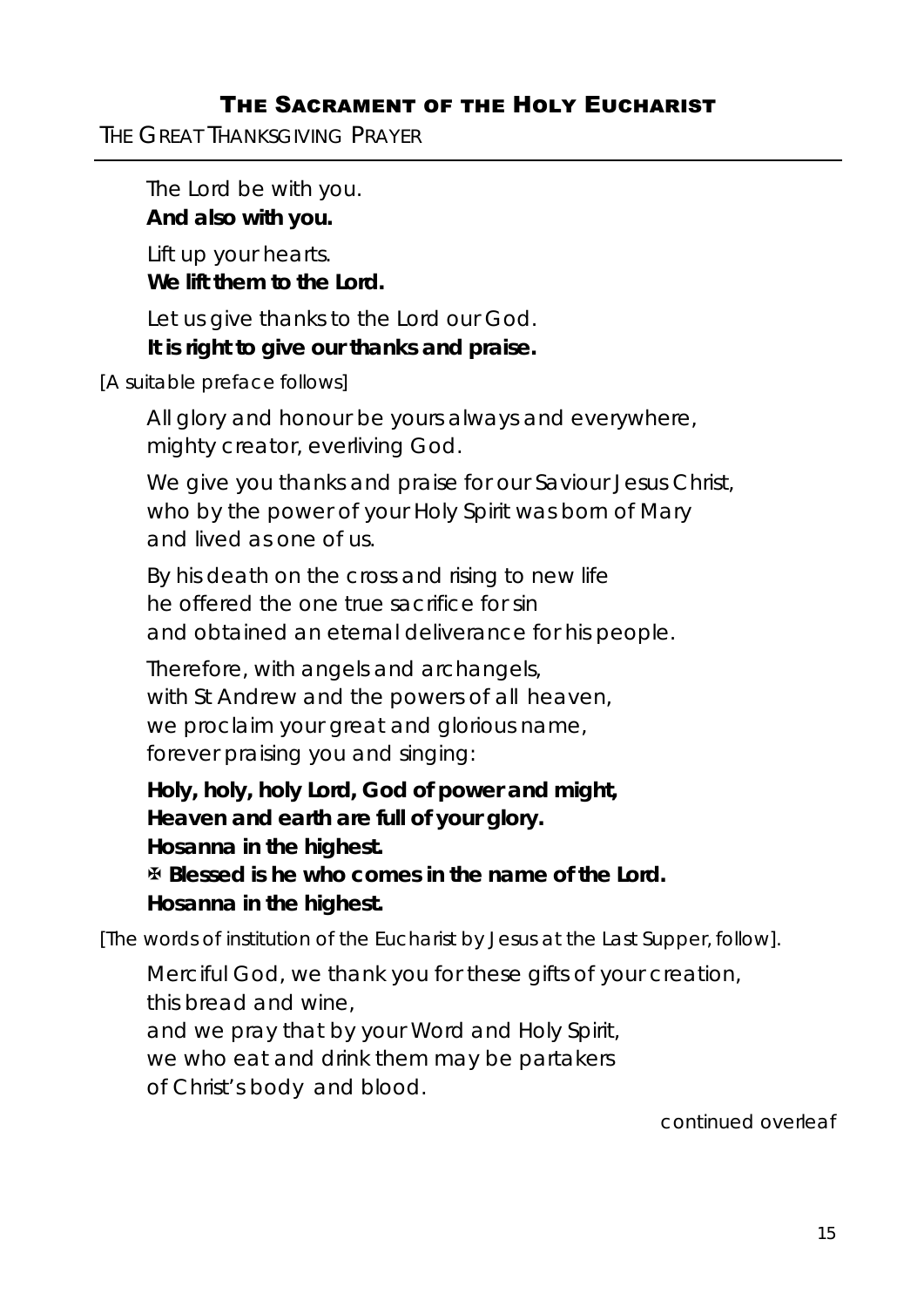On the night he was betrayed, Jesus took bread: and when he had given thanks he broke it, and gave it to his disciples, saying, "Take, eat. This is my body, given for you. Do this in remembrance of me"

After supper he took the cup, and again giving you thanks he gave it to his disciples, saying, "Drink from this, all of you. This is my blood of the new covenant shed for you and for many for the forgiveness of sins. Do this, as often as you drink it, in remembrance of me."

Let us proclaim the mystery of faith.

## **Christ has died. Christ is risen. Christ will come again.**

Therefore we do as our Saviour has commanded: proclaiming his offering of himself made once for all upon the cross, his mighty resurrection and glorious ascension, and looking for his coming again, we celebrate with this bread and this cup, his one perfect and sufficient sacrifice for the sins of the whole world.

Renew us by your Holy Spirit, unite us in the body of your Son, and bring us with all your people into the joy of your eternal kingdom; through Jesus Christ our Lord, with whom and in whom, in the fellowship of the Holy Spirit, we worship you, Father, in songs of never ending praise:

## **Blessing and honour and glory and power are yours for ever and ever. Amen.**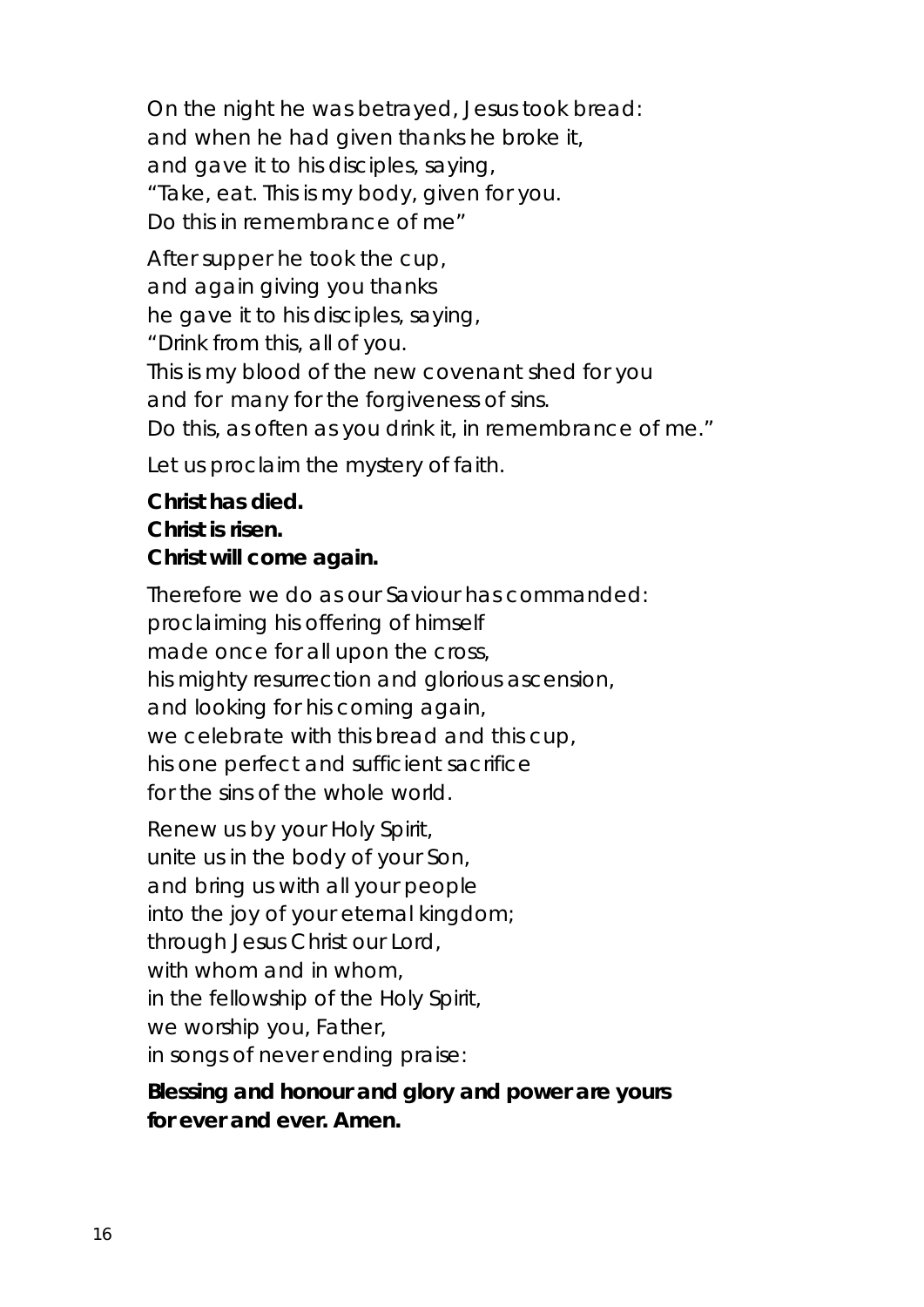#### THE LORD'S PRAYER

*Everyone is welcome to say this prayer in their own language.* 

| As Christ has taught us        | 基督曾经教导我们这样祷告: |
|--------------------------------|---------------|
| we are confident to pray:      | 我们在天上的父,      |
| Our Father in heaven,          | 愿人都尊你的名为圣。    |
| hallowed be your name,         | 愿你的国降临。       |
| your kingdom come,             | 愿你的旨意行在地上,    |
| your will be done,             | 如同行在天上。       |
| on earth as in heaven.         | 我们日用的饮食,      |
| Give us today our daily bread. | 今日赐给我们。       |
| Forgive us our sins            | 免我们的债,        |
| as we forgive those            | 如同我们免了人的债。    |
| who sin against us.            |               |
| Save us from the time of trial | 不叫我们遇见试探,     |
| and deliver us from evil.      | 救我们脱离凶恶。      |
| For the kingdom, the power,    | 因为国度,权柄,荣耀,   |
| and the glory are yours        | 全是你的,         |
| now and for ever. Amen.        | 直到永远。阿们!      |

#### **THE FRACTION**

*The Celebrant breaks the consecrated bread, saying:*

 We break this bread to share in the body of Christ. We who are many are one body, **for we all share in the one bread.** 

#### **AGNUS DEI ('Lamb of God')**

 **Jesus, Lamb of God: have mercy on us. Jesus, bearer of our sins: have mercy on us. Jesus, redeemer of the world: grant us your peace.**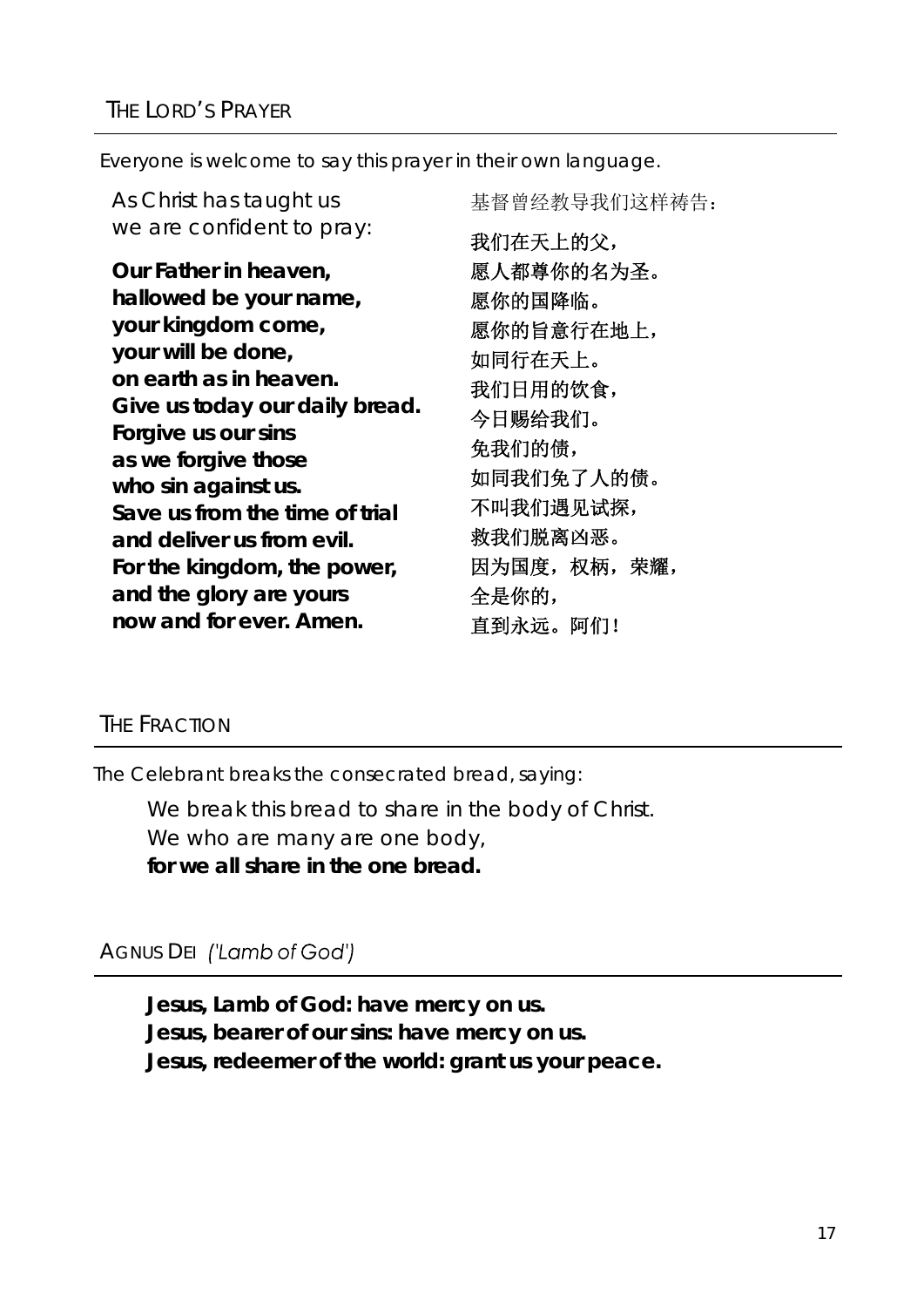*An invitation to share in communion, such as one of the following prayers* 

Jesus is the Lamb of God who takes away the sin of the world. Happy are those who are called to his supper.

**Lord, I am not worthy to receive you, but only say the word and I shall be healed.** 

*or*

The gifts of God for the people of God. Come let us take this holy sacrament of the body and blood of Christ in remembrance that he died for us, and feed on him in our hearts by faith with thanksgiving.

*The clergy and all the people share in the bread only.* 

## *Please allow a distance of 1.5 metres between one another at the communion rail and avoid touching the rail of possible.*

*All baptised Christians of every denomination, irrespective of your irregular or non- attendance, are invited, welcome, and encouraged to receive the Blessed Sacrament with us. Anyone is welcome to come forward for a blessing.* 

## A POST-COMMUNION PRAYER

*is said, followed by:* 

Father, **we offer ourselves to you as a living sacrifice through Jesus Christ our Lord. Send us out in the power of your Spirit to live and work to your praise and glory. Amen.** 

*Please stand* 

THE BLESSING

*The celebrant blesses the congregation* 

The peace of God, which passes all understanding, keep your hearts and minds in the knowledge and love of God, and of his Son, Jesus Christ our Lord;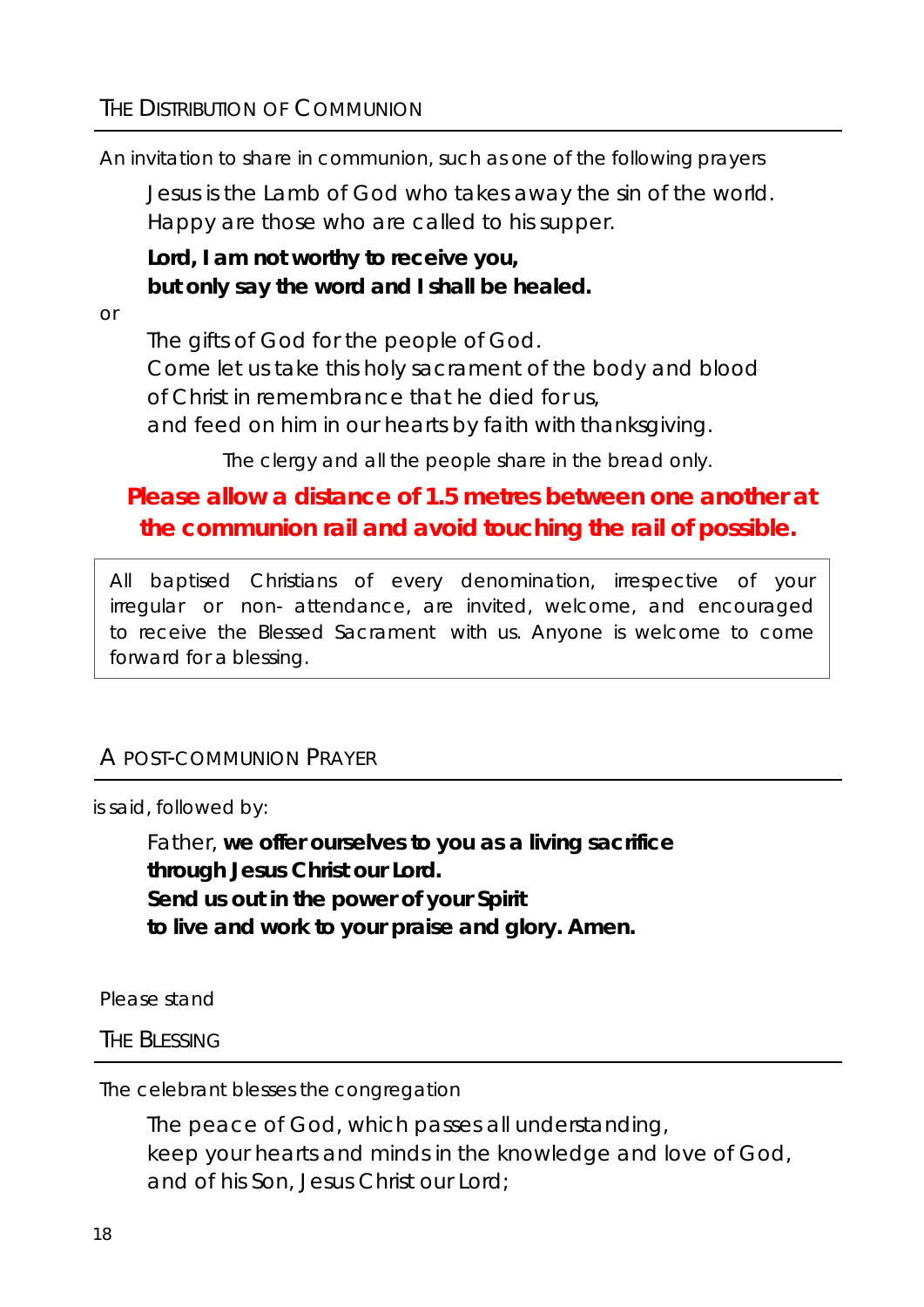and the blessing of God Almighty: the Father, the Son, and the Holy Spirit, be among you and remain with you always. **Amen.** 

#### **NOTICES**

#### DISMISSAL HYMN

Tell out, my soul, the greatness of the Lord! Unnumbered blessings, give my spirit voice; tender to me the promise of his word; in God my Saviour shall my heart rejoice.

Tell out, my soul, the greatness of his Name! Make known his might, the deeds his arm has done; his mercy sure, from age to age to same; his holy Name – the Lord, the Mighty One.

Tell out, my soul, the glories of his word! Firm is his promise, and his mercy sure. Tell out, my soul, the greatness of the Lord to children's children and for evermore!

> TiS 161; Words: Song of Mary (Magnificat) (Luke 1:46-56); Timothy Dudley-Smith © 1962, Renewed1990 by Hope Publishing Co., Carol Stream, IL 60188.

#### **THE DISMISSAL**

Go in peace to love and serve the Lord. **In the name of Christ. Amen.** 

#### **POSTLUDE**

*Please leave quietly so that the postlude may be fully appreciated.* 



Thanks to everyone who donated money for **face masks** for hospital staff in China, being arranged by a local church for us. It will really make a difference.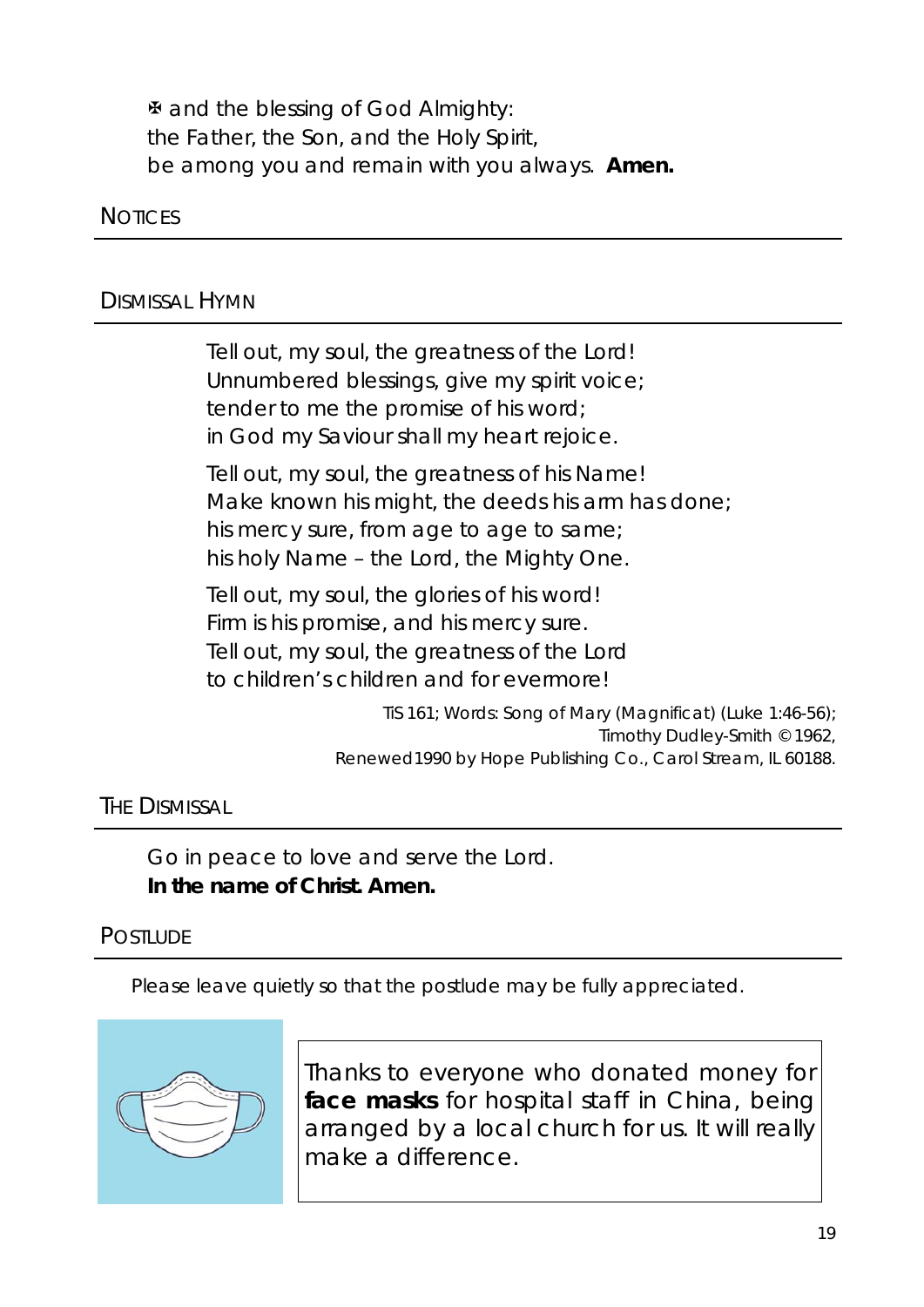## From the Vicar

Dear parishioners and friends of St Andrew's

Based on updated government and medical advice, Roman Catholic churches throughout Australia, all Anglian churches in Brisbane, Sydney, Tasmania and in Canada, as well as the whole of the Church of England and the Episcopal church in the US, have ceased public worship services.

Clearly these are decisions that have not been taken lightly as religious bodies seek to serve the best interests of their followers, staff and clergy whilst also seeking to be a presence of reassurance and continuity in an unfamiliar and evolving social environment.

For a community like St Andrew's with its an emphasis on the Sacraments and communal worship, the idea of the cessation of services is a devastating prospect. Parish Council has resolved that we should continue with one physical service each week on **Sunday at 10am**, while we are permitted to so, but please note that there will be **no hymns**, **no refreshments** afterwards, and communion will be in one kind only – the bread. The collection bowls will be placed at the rear of the church to enable donations to be collected, but the bowls can no longer be passed around during the offertory hymn. **Your continued contribution to this retiring collection is most appreciated.**

In addition we intend that the church will remain **open for prayer and reflection**, again whilst we are allowed to do so. See the following pages for more details of, and resources for, these interim arrangements.

I hope that our Lenten Studies will be on our website by the end of the weekend.

To ensure that **communication** lines are maintained with all parishioners and friends of St Andrew's, we will be adding you to our regular distribution list through the website.

A number of parishioners and members of the Mandarin community have offered to assist with **home delivery of food** (subject to availability) if you are self-isolating or need assistance at this time, so please let Michelle or me know. Our contact numbers are on the back cover.

Your spiritual well-being is important to us so please feel free to contact the clergy at any time.

Strength and courage at this difficult time,

*Fr Ian*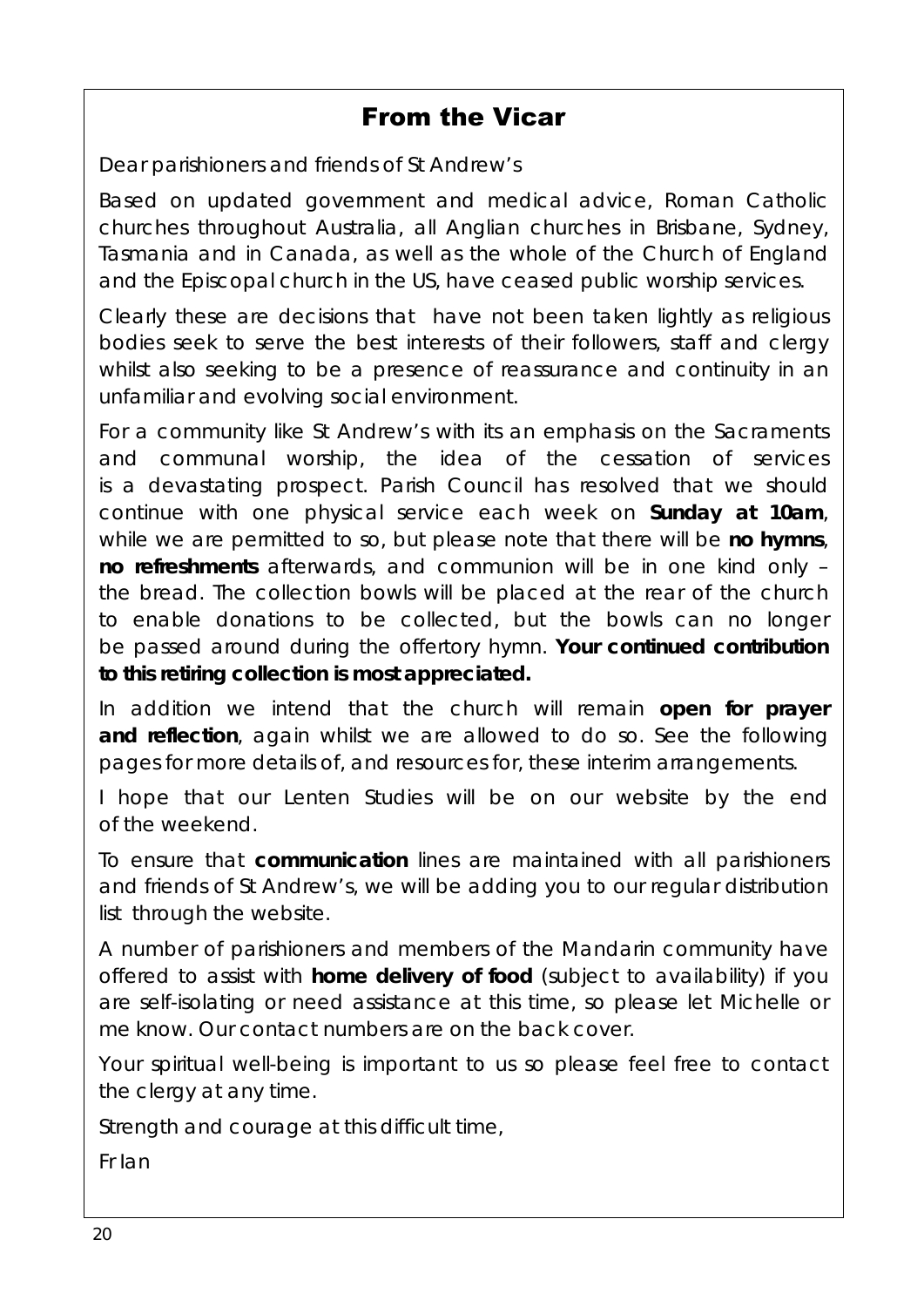## Our Services and Coronavirus (COVID-19)

This weekend our services will be conducted on Saturday @ 6pm, Sunday @ 8.30 & 10am. There will be no Evensong on Sunday evening as our choir is in recess as most private schools are closed.

All services will be in our spacious main church so that those attending can be seated in accordance with their personal socialdistancing preference. Please be conscious of other people's desire for some separation between members of the congregation.

The health and safety of our parishioners, clergy, staff and musicians is, of course, of high priority.

Following the most recent advice on organized public gatherings, and in the interest of maintaining appropriate social distancing during this difficult time, from next Monday we will be suspending all our weekly services and group activities except:

## **10am Holy Eucharist each Sunday in the main church.**

These services will be said not sung, so whilst there will be music, there will be **no hymns** because of their propensity to spread germs further than merely speaking.

We will be able to live-stream services conducted by our clergy in both English and in Mandarin. Details will be on our website and communicated to parishioners by email. If your contact details have changed, please use the forms in the narthex so we can update our records. This Order of Service for Holy Eucharist should be retained for use by those who wish (or are obliged to) to selfisolate and may wish to follow our services on-line. Other materials will be made available for those without internet access.

Be reassured that we are continuing to monitor the Coronavirus (COVID-19) situation closely. Following the advice of the Australian Government Department of Health and the Victorian Government, we may need to implement additional measures to ensure the wellbeing of all.

Please review future posts regarding services in **Holy Week and Easter**  which, at this stage, are likely to be available only on-line.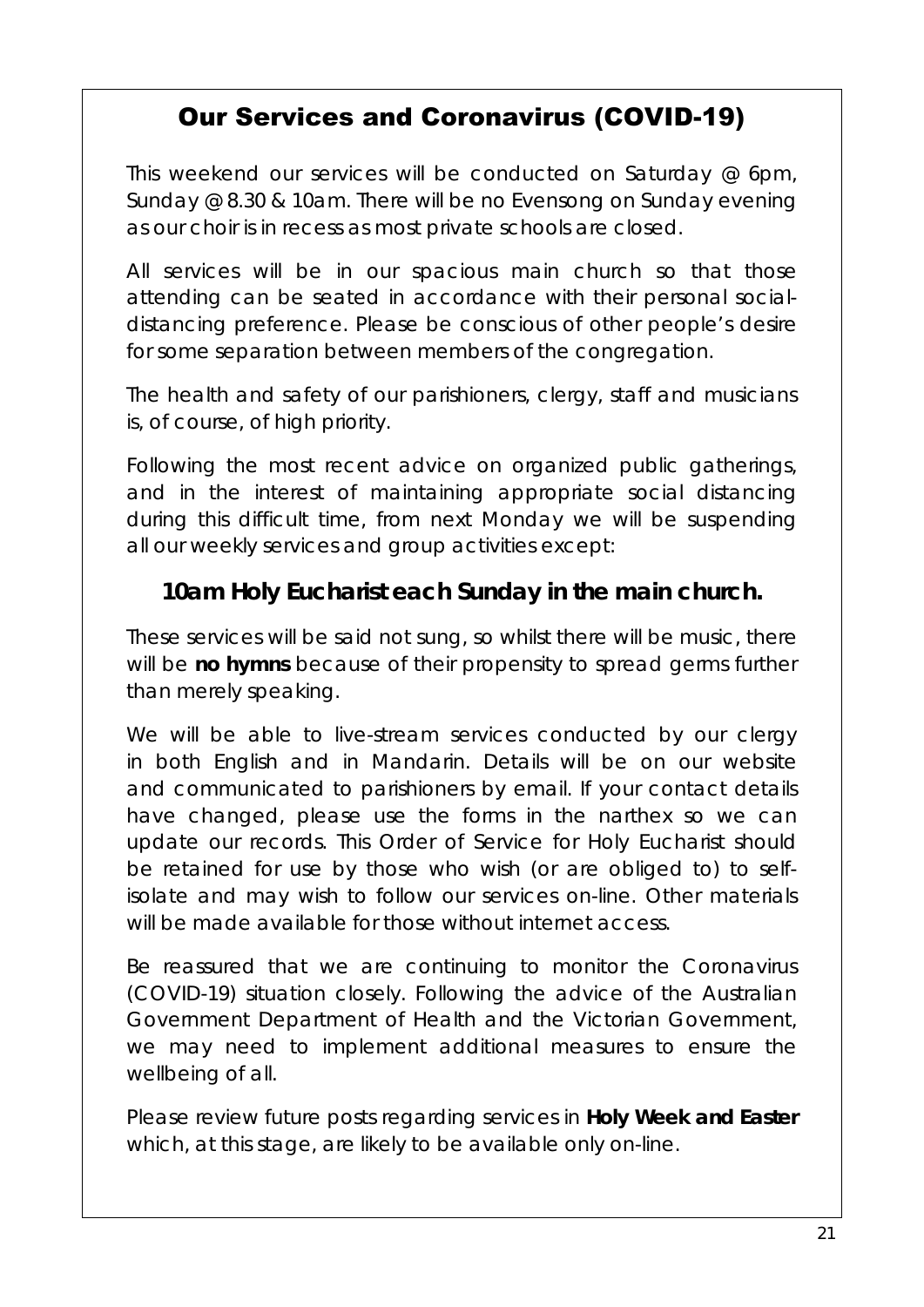# Dealing with self-isolation & social distancing

Daily prayers can help give structure to our days for those who are housebound with more time for thinking and reflecting. You may wish to consider the following phone and tablet apps (some of which require subscription):



ePray Daily

Broughton Publishing use our code **7325** 



Lectionary The Church of England



# Reflections for Daily Prayer

Daily Prayer The Church of England

The Church of England

This week's pewsheet contains a full service of **Holy Eucharist** which will be used by our clergy for on-line streamed services in the future, especially in the event that the church has to be closed.

**Please retain** this copy should you need to use it to follow along our on-line services.

> For bible readings (in case your bible is not handy) go to **www.bible.oremus.org**

In addition, a service of **Morning Prayer**, with readings noted for the next four weeks, is available for collection from the bench in the narthex. It is intended for those who do not have internet facilities and may end up ill, self-isolating or otherwise prevented from coming to church.

In addition**, on-line service streaming** & **videos** will be available through the following apps (please speak to Ian or Michelle for instructions as to how to connect):

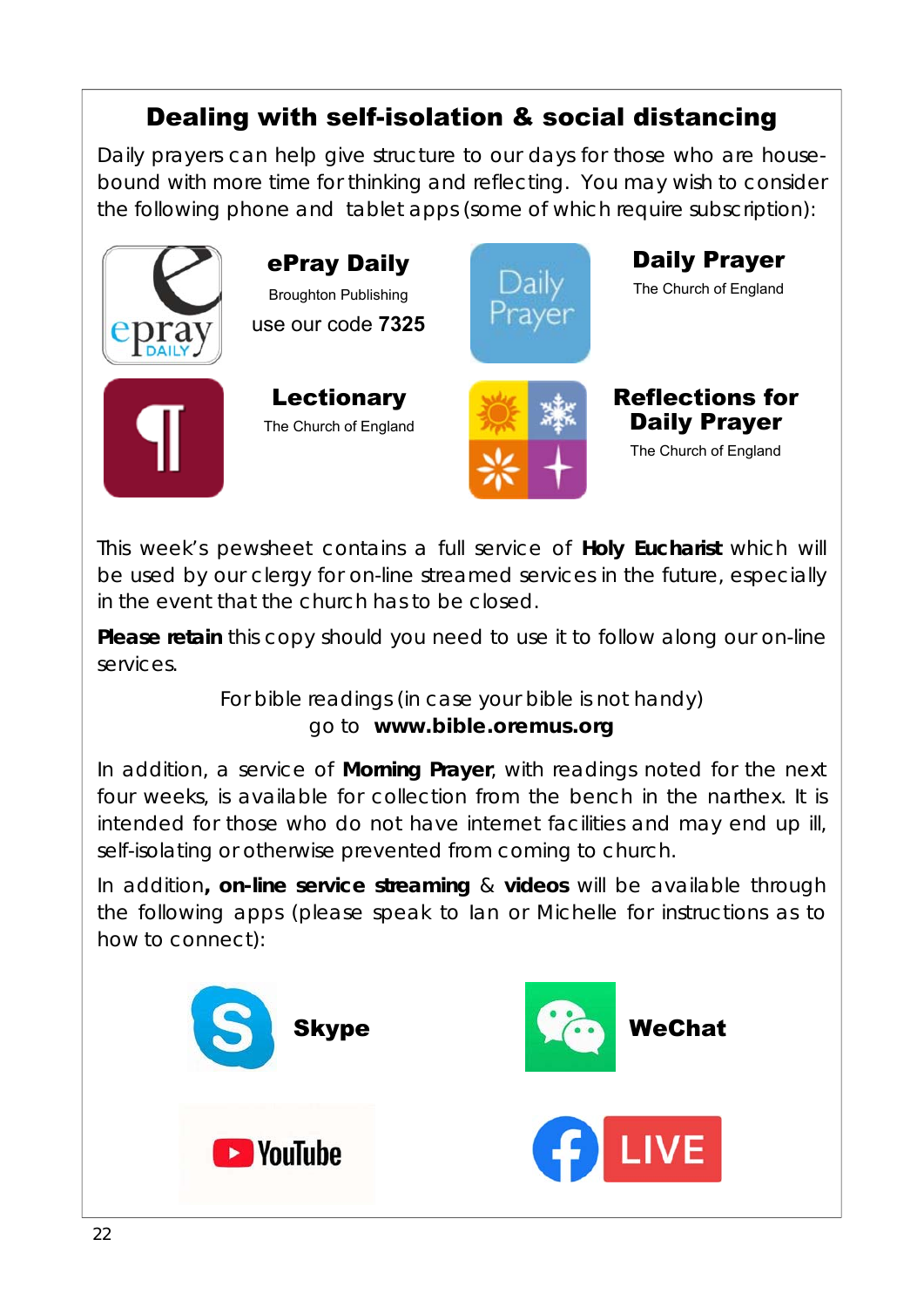## Economic distress during the social-isolation period

The impact of this unexpected pandemic will cause financial hardship to many people. Some will be forced to take time off work to look after children who would otherwise be a school. Older citizens are more susceptible to the devastating impact that this virus can have on longevity, and will be forced to fully self-isolate and have food delivered. **We have some kind volunteers who have offered to assist with some shopping and could drop the items at your door.**

Some people, particularly on casual contracts, may become unemployed as business feel the recession biting their sales (unless it is essential groceries etc).

Our parish is not immune from these losses. The Op Shop is closed and all hall hirers have ceased their operations, so we anticipate a loss of about \$80,000 in this parish financial year just from these two sources. Our loss to date from 1 October is already \$36,500. Coupled with the potential loss of open plate giving and donations for four months or more, we will face an enormous loss this year. The Parish Council are conscious of this and want to be transparent about this with parishioners at this point in time.

So we thank you to those new people who have joined the pledging scheme through the ADF, and those who have increased their pledges. These actions reinforce our continued funding over this very trying period.

## Giving from home

During this difficult period of the Coronavirus pandemic, if you are able to give electronically instead of by cash, this will reduce the need for our counters to handle notes and coins. For counters, gloves are available in the counting room. At some later point it may be necessary to cease passing the collection plate until the extreme level of the virus threat has passed.

To use a **CREDIT CARD** or **PAYPAL** go to:

#### https://shoutforgood.com/charities/saacb

or **DIRECT DEPOSIT** to:

St Andrews Anglican Church BSB: **013355** Account: **007085668**  use reference: GIVING

## **Thank you for your continued financial support**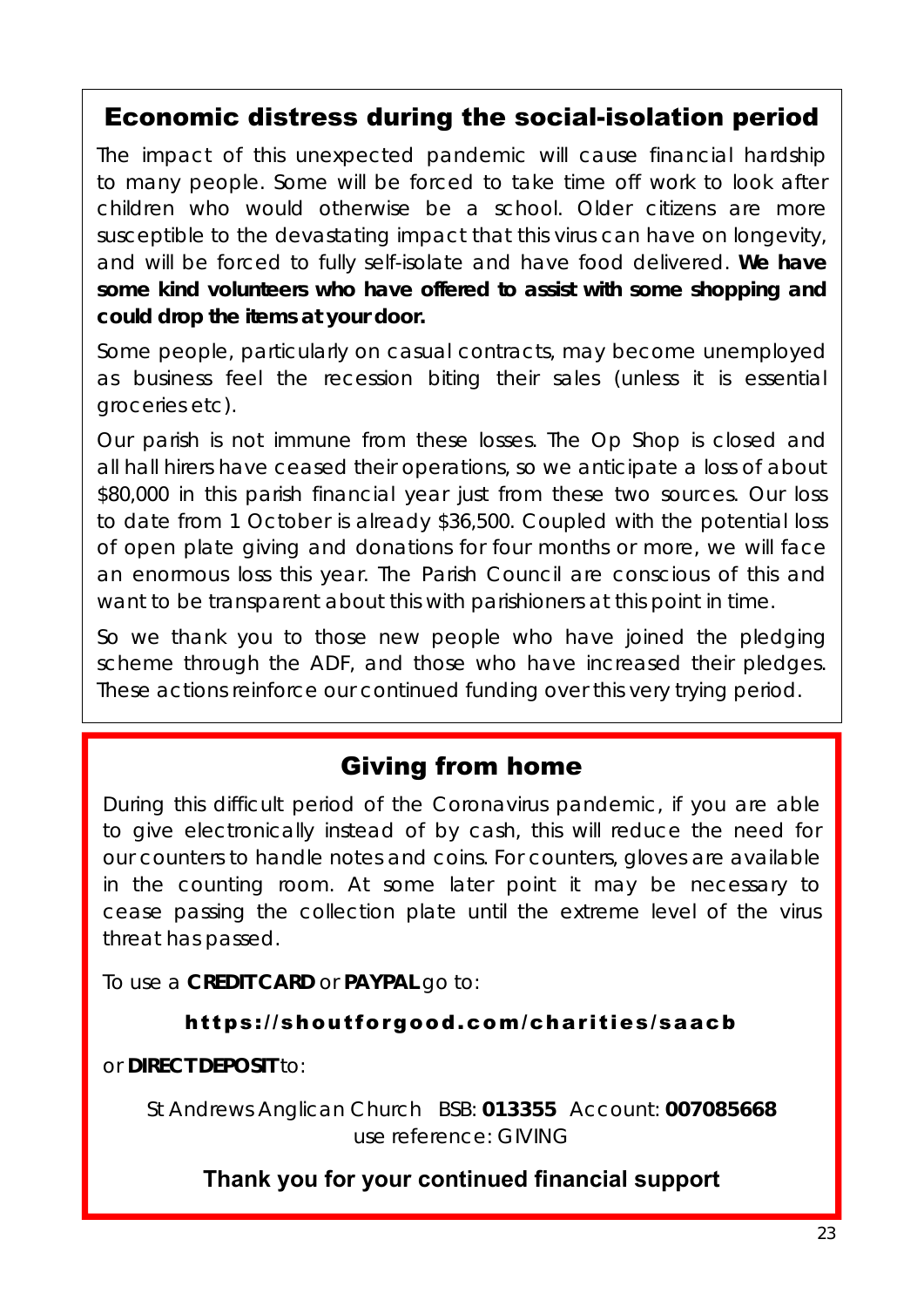## A poem for the times

Tonight before falling asleep think about when we will return to the street.

When we hug again, when all the shopping together will seem like a party.

Let's think about when the coffees will return to the bar, the small talk,

the photos close to each other.

We think about when it will be all a memory but normality will seem an unexpected and beautiful gift.

We will was love everything that has so far seemed futile to us. Every second will be precious.

Swims at the sea, the sun until late, sunsets, toasts, laughter.

We will go back to laughing together.

*Pope Francis, 2020*

## Scripture Readings for Sundays

For bible readings (in case your bible is not handy) go to **www.bible.oremus.org** 

| Laetere - Fourth Sunday in Lent<br>1 Samuel 16.1-13 Ps. 23       |                   | Ephesians 5.8-14 John 9.1-41 |                                        |
|------------------------------------------------------------------|-------------------|------------------------------|----------------------------------------|
| <b>Fifth Sunday in Lent</b><br>Ezekiel 37.1-14 Ps. 130           |                   | Romans 8.6-11 John 11.1-45   |                                        |
| Palm Sunday - Sixth Sunday in Lent<br>Isaiah 50.4-9a Ps. 31.9-18 |                   |                              | Philippians 2.5-11 Matthew 26.14-27.66 |
| <b>Easter Day</b><br>Acts 10.34-43                               | Ps.118.1-2, 14-24 | Colossians 3.1-4             | Matthew 28.1-10                        |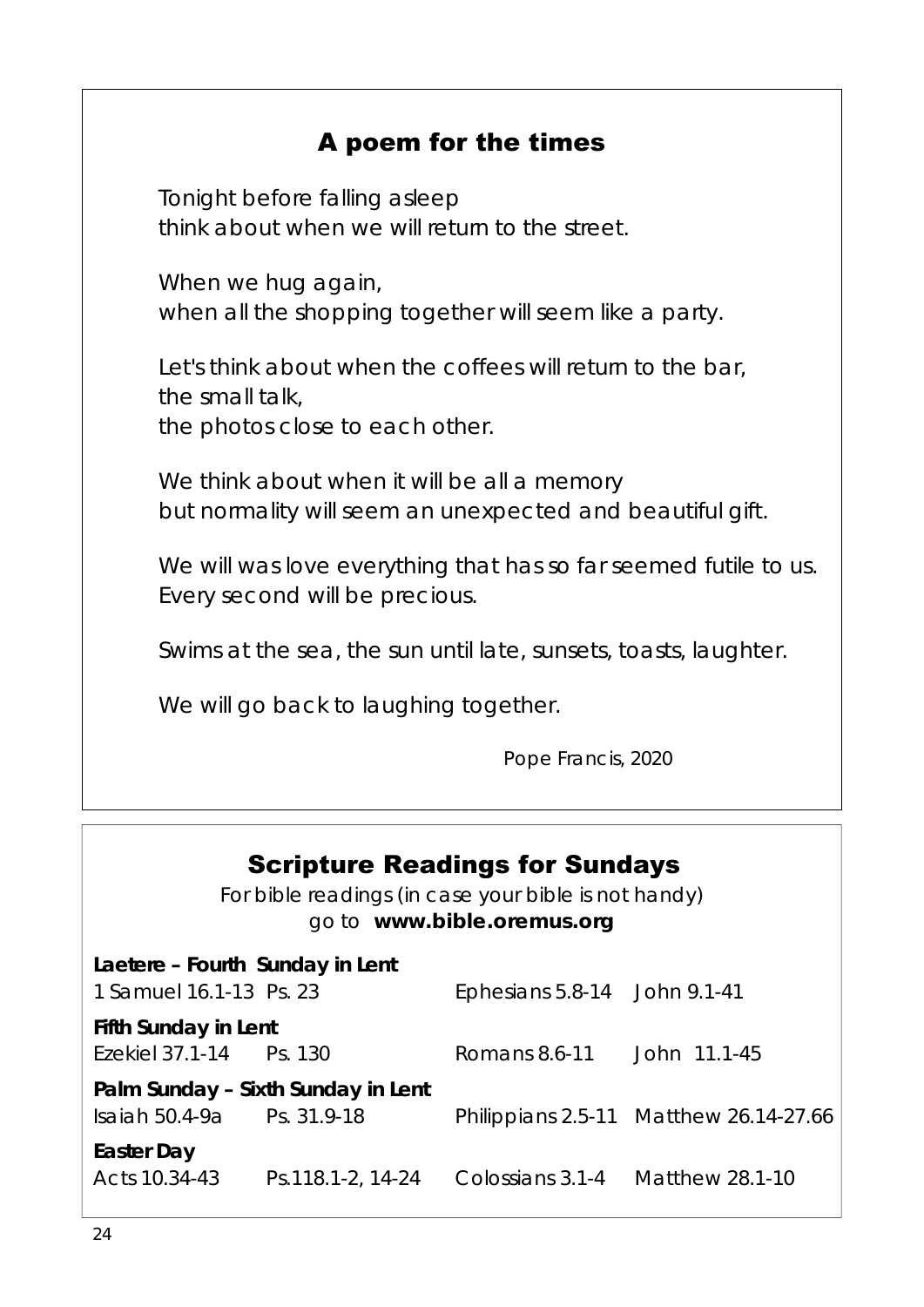| March 21 & 22                     |                                              |  |  |
|-----------------------------------|----------------------------------------------|--|--|
| Sat@6 - Eucharist                 |                                              |  |  |
| Welcoming                         | Jan Warnecke                                 |  |  |
| Reader                            | <b>Jill Timms</b>                            |  |  |
| <b>Chalice</b>                    | No chalice this week                         |  |  |
| Sunday 8.30am - Eucharist         |                                              |  |  |
| Server                            | <b>TBA</b>                                   |  |  |
| Sidespeople                       | Greg Biggin                                  |  |  |
|                                   | <b>Tony Cross</b>                            |  |  |
| Reader                            | Greg Biggin                                  |  |  |
| Intercessor                       | Clergy                                       |  |  |
| <b>Chalice</b>                    | No chalice this week                         |  |  |
| Sunday 10.00am - Choral Eucharist |                                              |  |  |
| <b>Servers</b>                    | Michelle La Grange                           |  |  |
|                                   | Larissa la Grange                            |  |  |
| Welcoming                         | Jacqui Woodyatt                              |  |  |
| Sidespeople                       | lan Blunt                                    |  |  |
|                                   | Keith Jones                                  |  |  |
| Reader                            | Peter Gray                                   |  |  |
| Intercessor                       | Clergy                                       |  |  |
| <b>Chalice</b>                    | No chalice this week                         |  |  |
| <b>Morning Tea</b>                | No<br>morning<br>tea<br>until further notice |  |  |

## **NO EVENING SERVICE**

**Counting Team** Philippa McKenna Bob Turnbull

## For the foreseeable future:

- we are unable to offer tea, coffee, wine and any food following a service – so **no refreshments** are needed at the present time;
- there will be a retiring offertory only, no bowls will be passed around – bowls will be placed at the rear for d o n a t i o n s by the congregation on the way out, following which the **sidespeople** can take the funds to the Counting Room in the usual way once the parishioners have left the building;
- sidespeople do not need to bring up the wine and wafers, nor bring up the collection during the offertory hymn (if there is one);
- **welcomers** might suggest that all visitors wash their h a n d s in the sink in the narthex – sadly we have no hand sanitizer at the moment.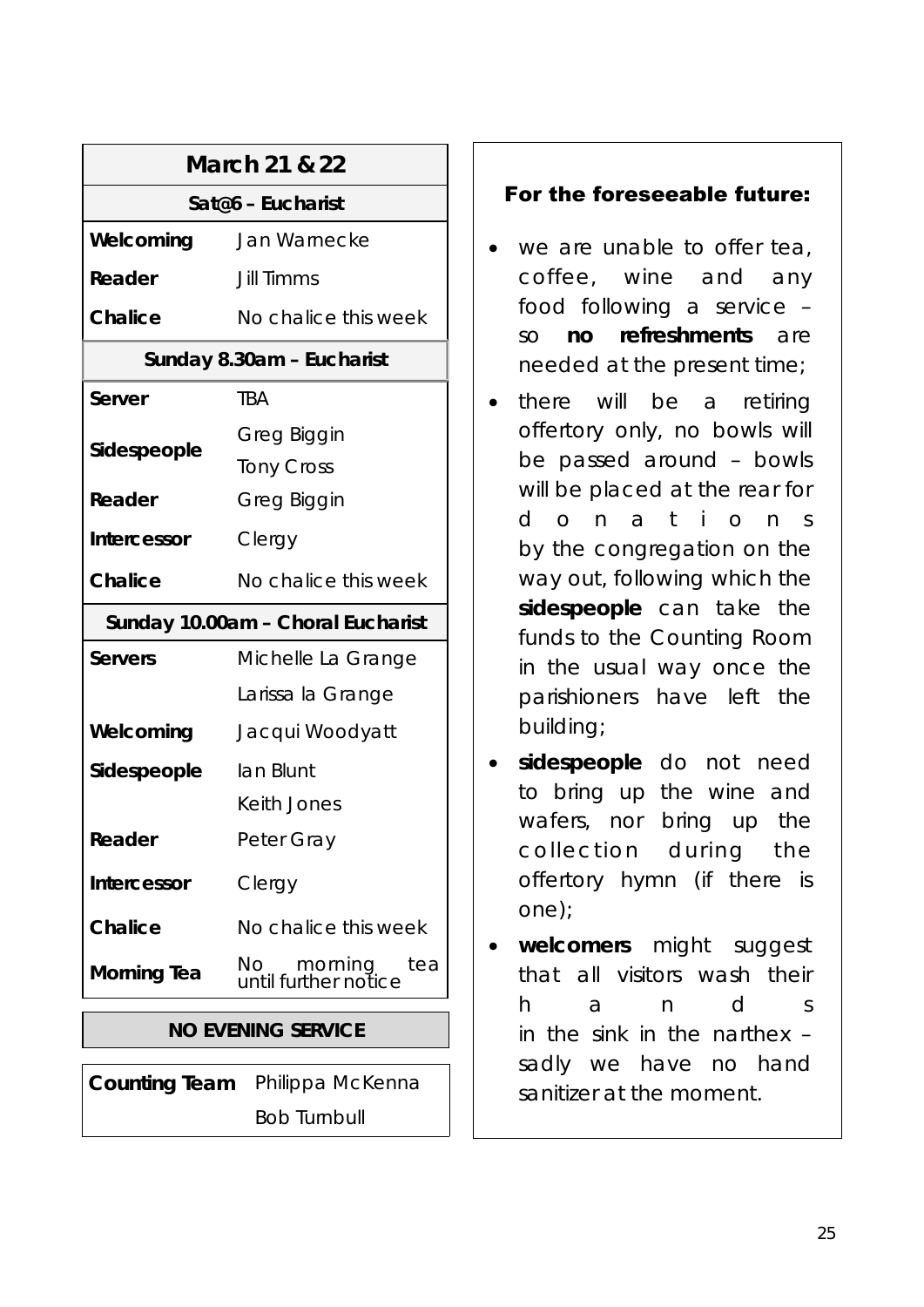# Let's keep in touch

# Have you signed up to receive St Andrew's News via the web site?

Email Address

 $\frac{Q}{m_{\rm FWHM}}$ St Andrews Brighton

**St Andrew's Brighton Welcomes You** 

nunity since 1842, St Andrew's Brighton is a<br>hip and outreach in basside Melbourne, Au

Subscribe Form

Submit

## Its easy...

Go to the web site: www.standrewsbrighton.org.au and scroll down until you see...

this box. Simply add your email and click 'submit'.

You will receive an email when new News is posted.

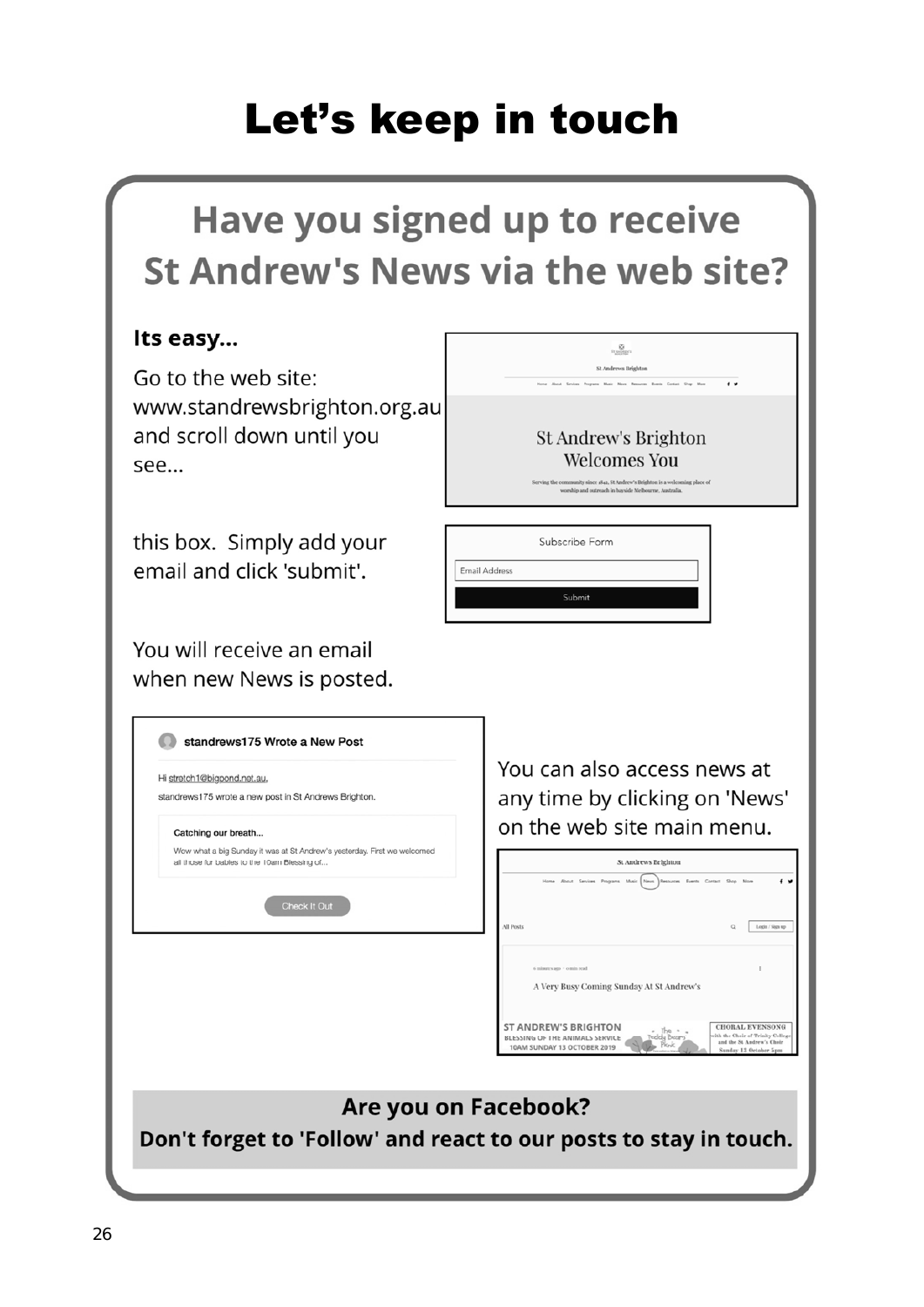# Holy Week and Easter Services

At this stage, with a congregation limit of 100 people, we may have to use our on-line facilities for our planned services in Holy Week and Easter Day.

## Stay connected with our website and Facebook page for more information as this very fluid situation develops.



#### **Donations required! for Anglicare Dixon House Emergency Relief Services**

Please leave your donations of in-date non-perishable food items and toiletries in the baskets in the Narthex/Pioneer Chapel entry, or outside the Parish Office on weekdays.

#### **Thank you!**